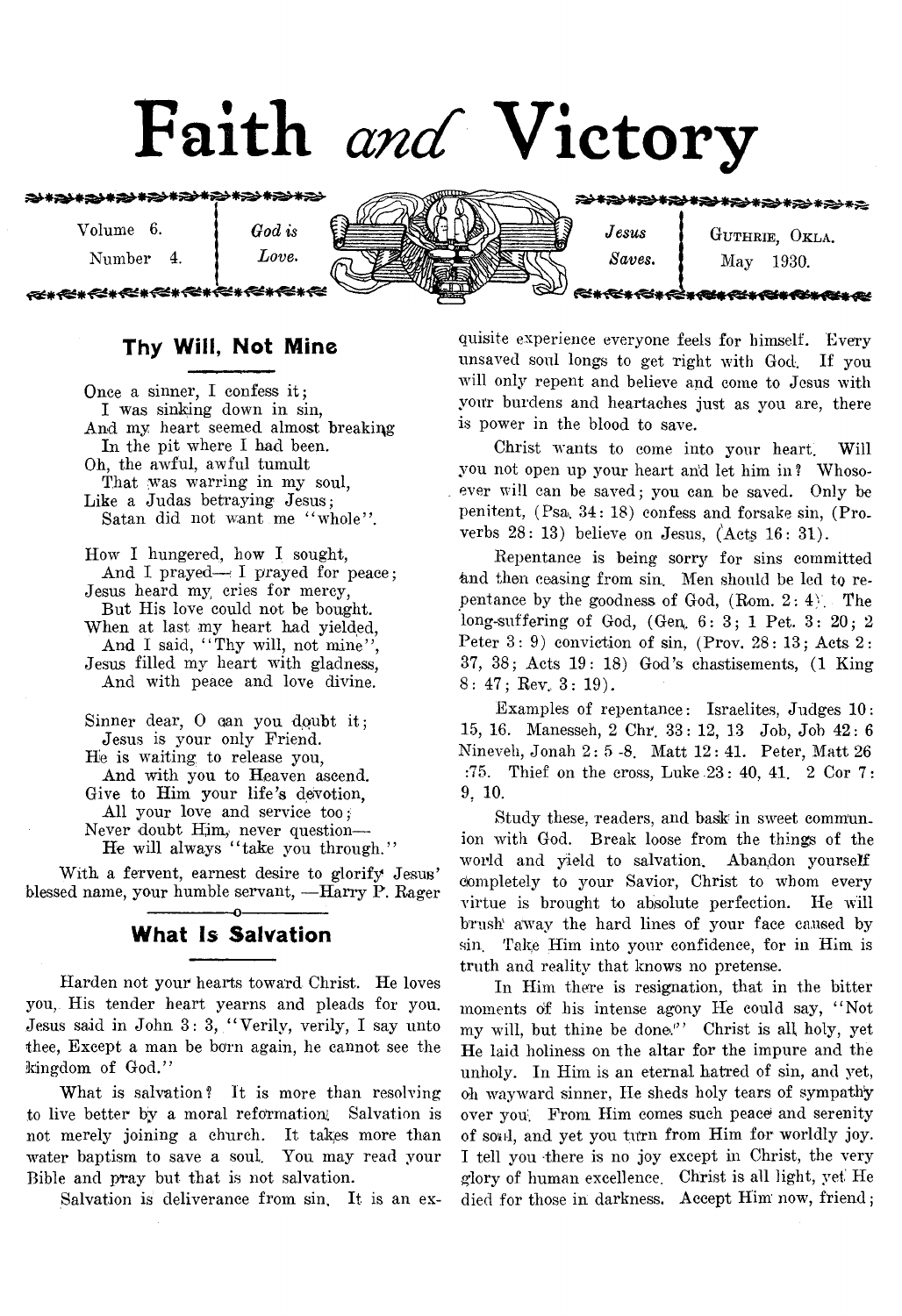turn not your soul away from Him, lest He have to turn away from you in eternity. —Esther Reville.

### ------------------------- o -----------— — **Arise, Shine For Thy Light Has Come**

"In that day shall this song be sung in the land of Judah: We have a strong city; salvation will God appoint for walls and bulwarks. Open ye the gates that the righteous nation which keepeth the truth may enter in." Isa.  $26: 1, 2$ 

" Arise, shine; for thy light is come, and the glory of the Lord is risen upon thee. For behold, the darkness shall cover the earth and gross darkness the people; but the Lord shall arise upon thee, and His glory shall be seen upon thee, and the Gentiles shall come to thy light and kings to the brightness of thy rising." Isa. 60: 1- 3

" Awake, awake, put on thy strength, 0 Zion; put on thy beautiful garments, 0 Jerusalem, the holy city, for henceforth there shall no more come unto thee the uncircumcised and the unclean." Isat 52: 1.

" Awake, awake, put on strength, 0 arm of the Lord; awake as in ancient days, in the generations of old." Isa, 51:9

" Awake thou that sleepest, and, arise from the dead, and Christ shall give thee light." Eph. 5: 14

" Awake to righteousness and sin not; for some have not the knowledge of God: I speak this to your shame." 1 Cor. 15: 34

Who is this people who are summoned to arise and to awaken?

Who is this people that are asleep and dead, and Christ shall give light to whom? Who is this righteous nation that God will let go through the gates? Who is this nation that God offers beautiful garments unto?

Who is this people who have been living in darkness until Christ has shone'unto- them? .The light of Christ has come unto them until they can arise and shine in the splendor of their God. Who is this people who are called to sin not? Ah, this concerns every body who will hear the voice of God and live; this is a challenge unto all living who Will hear the glad gospel message of Christ, the Emancipator from sin, darkness and eternal torment. This message is to all people under the sun: every nation, tongue and people to arise out of sin and darkness and Christ will give light and salvation to all who will hear and live. Tie will give unto you the bright and morning Star. The sun is the bright and morning star to this

world, and so Christ with His salvation to mankind becomes our spiritual morning Star, and He gives salvation unto all who will call upon Him with all their heart. Jesus himself wants to take up His abode in our hearts, and thereby we will live and not die the. death of the wicked, but live a righteous life while we are here upon earth. There is no life only as we find it in Jesus, the Life-Giver, for He turns us to God and through His righteousness and sacrifice we can come to God and be forgiven for Christ's sake and live.

He becomes our righteousness if we receive Him into our hearts, and in Him we can shine in this world and be the light of the world as He was the light of the world.

So this is a message to all who will hear and live the glad gospel message of Christ, and be born again of the Holy Spirit unto God. We must live holy, sinless lives and then Christ will surely shine through us to those who are yet in darkness and blind to the Spirit of grace. Living in sin and folly is no light in this dark world, so let all come to Christ and be born of God and brought back to a pure clean life that will open the gates of heaven unto us; this is the robe of righteousness, this is a life divine.

"Though' there should be a thousand messengers" of death, not one of them shall wound him: if he should purpose in his heart to turn to the Lord and declare to man his fault and show his folly; he will support him that he should not perish, and will restore his body as fresh plaster upon a wall; and he will fill his bones with marrow, and he will make his flesh: tender as that of a babe, and he will restore him among men in his full strength. And he shall pray to the Lord, and his prayer shall be accepted of him; he shall enter with a cheerful countenance, with a full expression of praise, for he will render to men their due. Behold, all these things the mighty One works in a threefold manner with a man. And he has delivered my soul from death, that my life may praise him in the light." Job  $33: 23$  -29. (Taken from the Septuagint version).

So we can see how anxious God is that we will arise and shine this holy life of Christ within our soul. Christ, the Life-giver, has come to give us life, light, love, comfort, joy and peace with God forever, and as long as eternity rolls on and on. But we must arise and get out of the death state that holds sinners bound unless they seek their God. We must awaken 'out of the sin and death state, and reach for God's eternal life with all our heart and with all our soul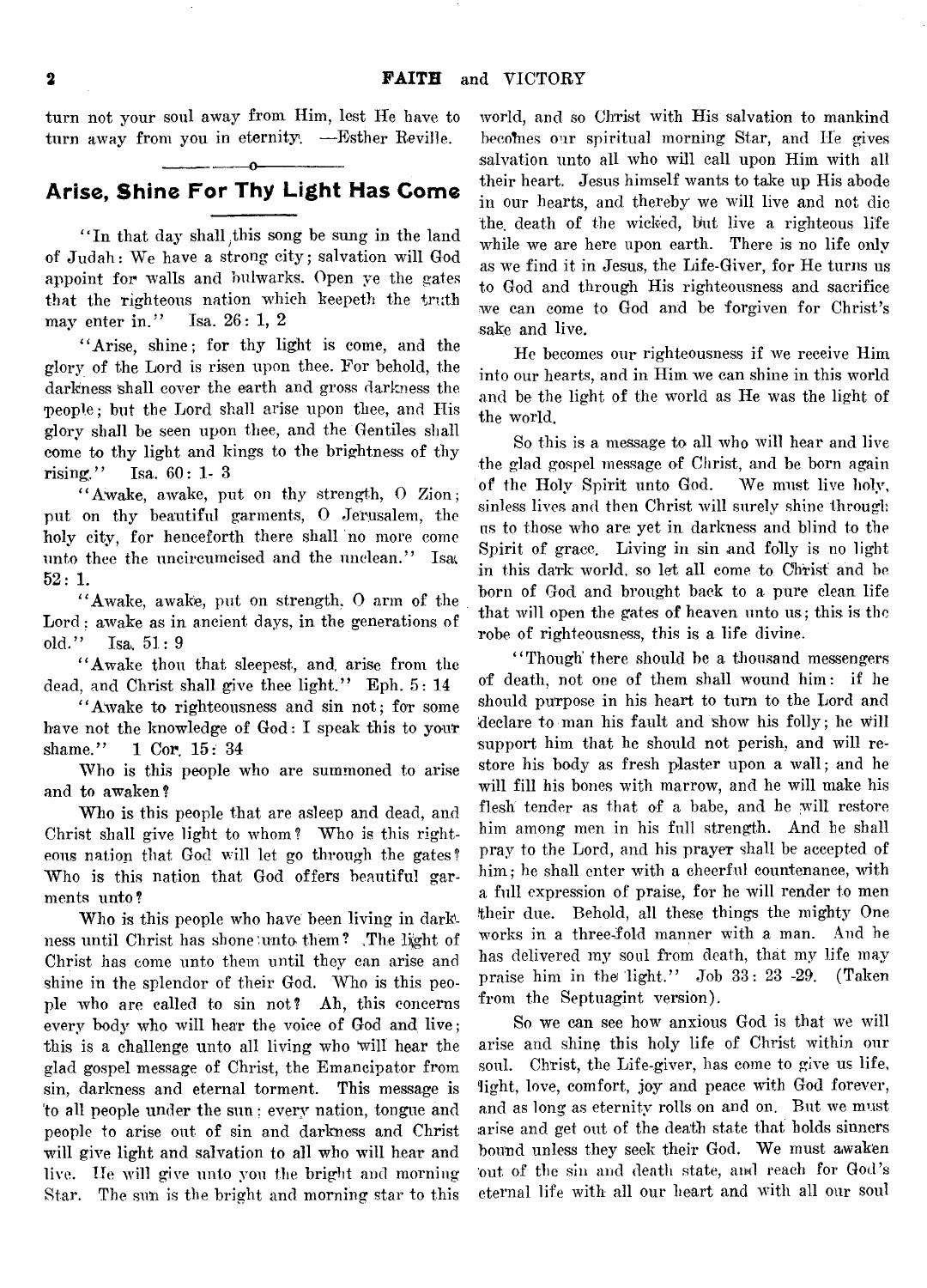and with all of our mind. There is no middle ground, everything else is sinking sand. We must either be on the solid Rock Christ Jesus or we will be a castaway and lost.

 $\mathcal{L}$ 

Yes, we must build our Christian character upon Jesus, our Foundation. We must be born into the family of God. We must be grafted into the tame five tree. We must be a branch in the vine and bear good fruit. Oh how necessary it is that we become acquainted with Jesus and live for Him; be acquainted with our righteous Judge who will judge the world. Oh, put on thy righteous garments of praise, of prayer and of obedience and live for Him, and then we can shine forever and ever in the kingdom of our God. — I. Edith Kriebel

# -----------------o----------------- Notice To Our Readers

Seven years ago last March the first Faith and Victory paper was put into the mails and circulated out to a goodly number of people, and Christians everywhere begun to- respond and desired the paper to continue coming to them, and as we looked to the Lord He kept encouraging and helping us to continue on with the publication. Our readers will never know the burdens, the longings, the waitings, together with joy and comfort in God which we have experienced during these seven years. While we have not been able to get the paper in the mails every month, yet the Lord has never forsaken us although at times it would seem so. All the testing times and fiery trials through which we have passed has been a needed schooling for us, given by the hand of God, for we are sure that He is dealing right with our soul and all other souls. During the last few months we have-had some prolonged trials which called us to be much in prayer and seeking of the Lord for His will and pleasure in the publishing work,.

It has been evident for a good many months that the Lord wound have us to make some changes in the publishing of the paper for the betterment of the work and the reaching out after more souls. We have been consulting with some of the Brethren and they with one accord thought the change ought to be made.  $n_e$  Brother said that he thought it was fanatic not oO have a subscription, price on the paper. We do not think it fanatic, for when Jesus was sending forth the disciples one time He told them to carry no purse nor scrip,  $(Luke 10: 4)$  and Jesus is still our Governor and can send us any way He pleases and change us as it suits Him if we keep pliable in His hand. In Luke 22: 35, 36 He speaks to them again and changes His advice to them, telling them to take a purse and scrip. The Lord knows how to test, prove and fit us for His work, each one according as his work may be. Perhaps our readers do not know that

the postage on one issue of Faith and Victory was costing us over forty dollars. Under the second class rates the postage for the same mailing would be less than five dollars. This would, mean quite a saving of money to be applied to repairing the machinery and many other neglected needed things connected with the printing work, furthermore a subscription price would encourage Christians to get subscribers for the paper without adding so much more burden upon us here at the office. It would enable us to keep our mailing list in much better shape and increase the circulation of the truth to a great many more people. By the help of the Lord we shall continue to send the papers to the jails, alms houses, hospitals and invalids together with other poor people, so that none who desire the gospel need to be denied it. There will be an abundance of room for the exercise of our faith in God above the small subscription price.

In securing the second class rates the government requires that the paper be sent out every month or else give them a good legitimate excuse for not doing so. We are sure that this will please our readers, and will also be a satisfaction and comfort to us as we ialways had much burden whenever the paper failed to go to our readers, for many would always write in and say, " We failed to get our paper this month." We always regreted this very much and shall be glad to send it to you every month. We are enclosing a subscription blank in each paper this month, and you will do us a favor and help the printing work along if you will be prompt in filling out the blank and returning to us, as we will need to have these subscription blank's filled out to present to the Postmaster for his inspection and endorsement before we can secure the second class rates. The Postmaster has to be convinced that we have a legitimate list of subscribers to properly make his report to Washington D. C. where they grant the second class privileges. All those who have previously sent in money to the work: and desire this to be used on their subscription to the paper, can just sign up the blank and return, and their names will show on our list as a bonafide subscriber. Please do not neglect to do this, as we will have much to do and many arrangements to make before we can get another paper in the mails, and your promptness in this matter will help us along much quicker as the names will have to be arranged and presented to ,the Postmaster and application be made to Washington D. C.

We are truly grateful to the Lord and to our readers for past favors in the publication, of Faith and Victory paper, and today we have a deep desire in our heart to do all we can and to reach as many souls as possible with the clear plain gospel of Christ, determining to "know nothing else save Jesus Christ and Him crucified." May God richly bless each and every one of our readers is my prayer.

A servant of the Lord, —Fred Pruitt.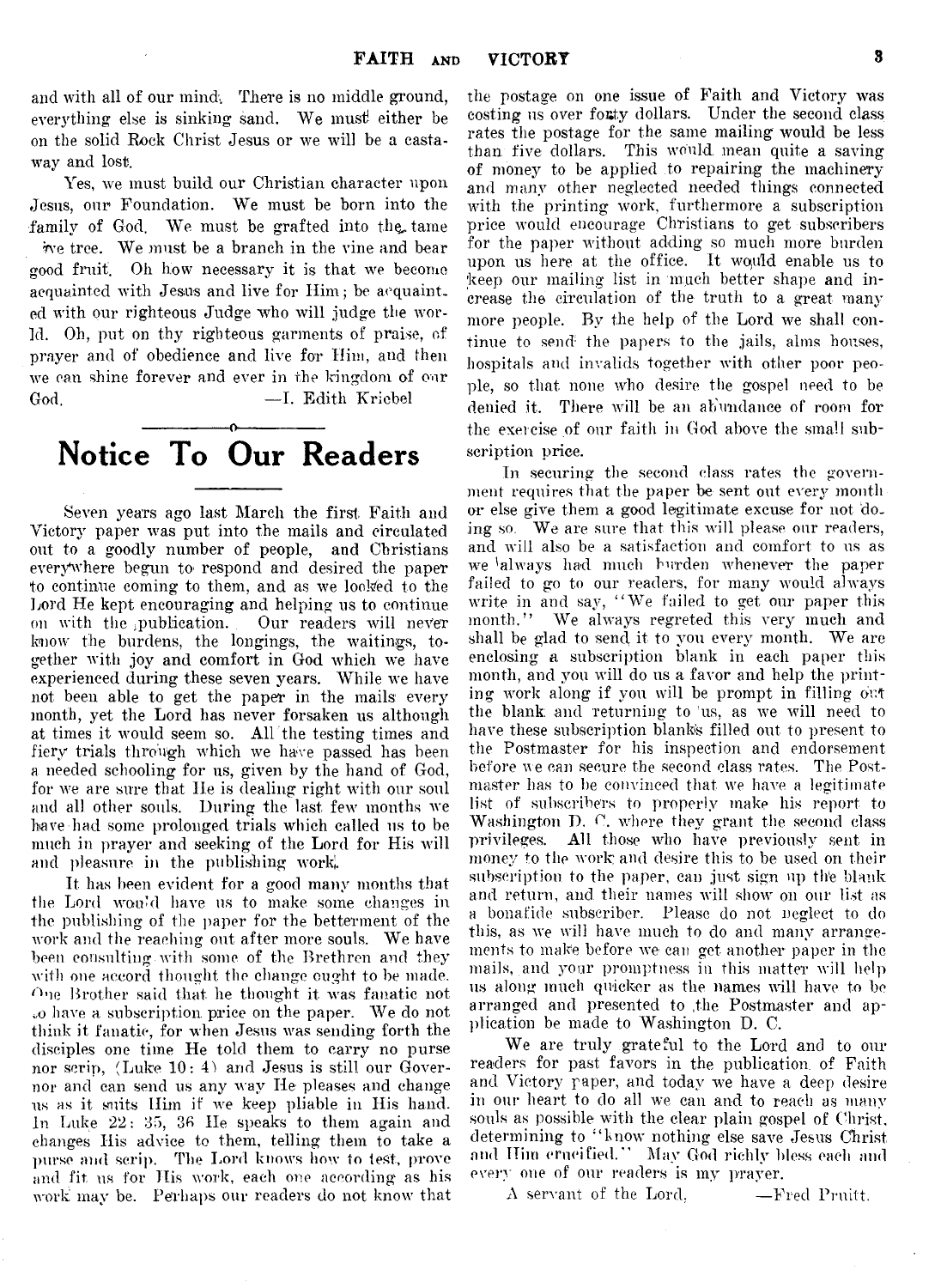# "FAITH AND VICTORY"

A sixteen page magazine printed and sent out monthly in the interest of all Christians everywhere. It teaches salvation from sin, sanctification for believers, unity and oneness for which Jesus prayed as recorded in John 17: 21 and manifested by the apostles, Acts 4: 32. Also healing of the body through faith in Christ, James 5: 14, 15.

This paper is edited and published by Fred. Pruitt, assisted by his wife, Mary A. Pruitt, and other consecrated workers at Faith Publishing House, 920 W. Mansur Ave., Guthrie, Okla.

Subscription Price

Twelve copies to one address, one year .... \$2.00

Five copies to one address, one year  $\dots$ ......\$1.00 Single copy, one year .................................. \$.25

All money sent in above subscription price will be listed as offerings for the furtherance of the printing work unless otherwise stated.

All expences of this work which exceeds the subscription price are supplied by free-will offerings of our readers according to Matt.  $10 : 8.2$  Cor.  $9 : 7,8$ . 1 Cor. 9 : 11, 12. Also 1 Chron. 29 : 14. Offerings sent in to ns will be thankfully received as from the Lord and used in the futherance of the gospel work as God directs. All personal checks and, Post Office Money Orders should be made payable to Fred Pruitt or Faith Publishing House.

#### FAITH PUBLISHING HOUSE,

|  |  |                   |  | 920 W. MANSUR ST. GUTHRIE, OKLA. |                                  |  |
|--|--|-------------------|--|----------------------------------|----------------------------------|--|
|  |  | Phone No. 1523-J. |  |                                  | $\mathbf{U}$ . S. $\mathbf{A}$ . |  |
|  |  |                   |  |                                  |                                  |  |

#### EDITORIALS

" O magnify the Lord with me, and let us exalt His name together." Psalms 34: 3. This is the Scripture the Lord brings to our hearts as we begin to write the editorials for this May issue of Faith and Victory paper. Truly my soul doth magnify the Lord for His powerful delivering hand, and we realize deeply that Christ is an "unspeakable gift" and that there are unsearchable riches in Christ. We cannot speak all that ought to be spoken about the gift of God, neither can we search out all the riches hidden in Him. Our minds are too finite to fully comprehend the greatness of God nor to fathom the depths of the ocean of His exceeding deep love in giving His Son as a sacrifice to bridge, as it were, over the space that separated us from Himself.

Then to exalt His name together is very becoming of saints and proves the law of love written in their hearts by the hand of God, for God has quickened us together with Christ and raised us up together, (not apart) and made us sit together in heavenly places in Christ Jesus. Eph. 2: 6.

Raised up together, as used in this verse, does not mean or refer to the resurrection at Christ's coming, but the apostle has reference to the first resurrection

which takes place in this life when we are born of the Spirit, resurrected from a dead state of sin to life in Christ, and the same Christ that raises us up together makes us sit together in heavenly places in Him. It is very evident by this scripture and many others that the will of God is that His people be together and not separated one from the other by the creeds and doctrines of men; to teach and indorse the Church of God as scattered fragments in a tho $\ast$ sand or more sects is upholding and fostering division which is contrary to the unity taught, practised and prayed for by Jesus and taught, upheld and manifested by the apostles. While there are saved souls lodged in the various sects and creeds of men, yet God has an exclusive body of believers separated unto Himself ; loose and free from all man-organized creeds and isms, and they are kept in the Father's name as Jesus and Paul prayed they should be. They are known as the family of God, (Eph. 3: 15) the Church of God, (Acts 20: 28) Church of the living God, the pillar and ground of the truth, (1 Tim. 3: 15) and those who are lodged in man-made creeds are called "to come out of her" and to abide only in Christ, and not to be yoked up with unbelievers. 2 Cor. 6: 14, 18.

Satan is doing his utmost to cover up and hide from view the true, clean, spotless, divinely-organized Church of God by having many clicks and clans assuming the name "Church of God", but these "eat their own bread and wear their own apparel." They desire the true name to take away their reproach, or keep it covered from dim-sighted men. Read Isaiah 4:1. To make it seem more confusing and improbable he goes further than that and often crowds his agents right in among the true children, keeping up a stir with whisperings, evil surmising, causing envy, jealousy, strife and sometimes seditions and heresies. The Prophet Zechariah says, "But it shall come to pass to pass that at evening time it shall be light." I fully believe that before Christ's appearing that the true Charlo will shine forth as it did in the morning when great oneness was manifested and great grace was upon the assembled body of believers The Holy Ghost manifested Himself through the believers in mighty power, performing with boldness great miraculous healings, together with persecutions in like manner. It seems to me that conditions in this world at this time are rapidly shaping and forming themselves with this end in view. These are perilous times; the time is apparently ripe for a distinct ga thering together of all real true saints to shine for God as saints in the morning time. Brethren, let us watch, pray and be sober.

#### $0 - 0 - 0$ -0-0-0

The Lord's hand of quicking power has been upon us for service in many and various ways since the April paper was put in the mails. We were called to Anthony, Kansas on April the seventh to conduct the funeral of Sister Askins. Wife and I went, and after we had visited in the homes of a number of the saints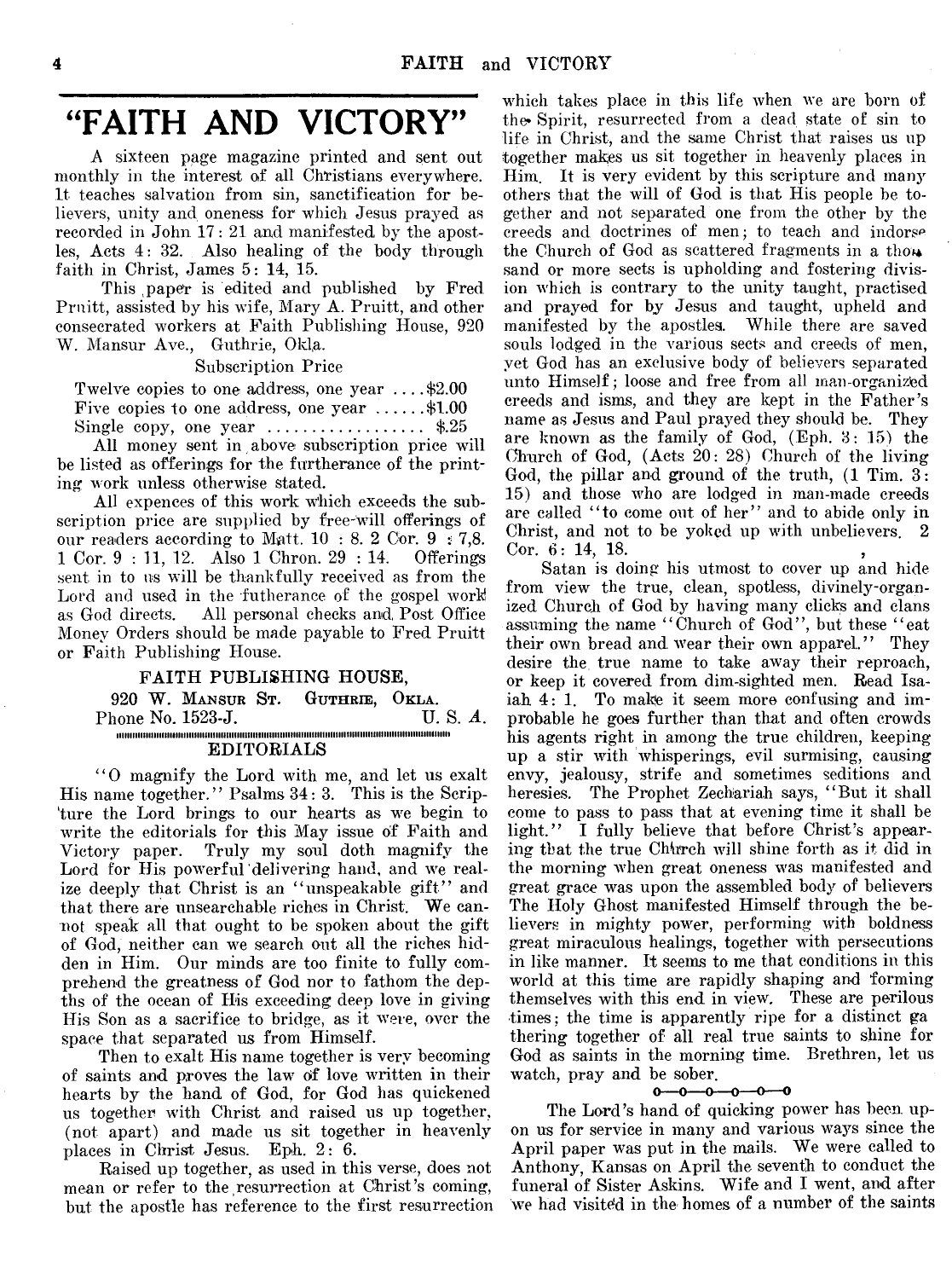it was decided to have meeting that night as the funeral service was to be the next afternoon. The little church assembled together at Sister Me Adam's house and the riches of His goodness was manifested among us in prayer, song, testimony and teaching. It was a great pleasure to meet with the saints there again and we experienced a mutual benefit together. We had a good visit with dear Bro. and Sister Helm again. They live alone in their little home there and Aave grown very feeble in body, but the inner man is very fresh and filled with courage and hope. Refnember these faithful servants in your prayers. Another pleasure we had was to spend the night with Brq. and Sister Prouse who are also aged and have past the eightieth mile stone. Bro. Prouse is very poor in health ; although he sits up in his chair some he is not able to get out doors. He is holding firm in the faith of the Lord, and when we asked him about the future, he calmly replied that he was ready and had it all committed to the Lord, insomuch that he would not turn his hand over as to his will in the matter. He was quite cheerful as we talked to him and was keenly interested in spiritual things which showed a healthy condition of the inner man. Remember Bro. Prouse when you pray, ask God to deal very graciously with him in his last days; he has been a faithful servant of the Lord's for many years.

(Since this editoral was written Bro. Prouse has passed on to his reward. See obituary on next page.)

The funeral service was held on the afternoon of the eighth of April, and the Chapel was well filled with, people; the Lord anointed and gave liberty in teaching the truth. When people are gathered together in a solemn assembly realizing freshly the reality of death, it is a good time for the Lord to seal truth upon their hearts by His Spirit. We thanked God for the opportunity.

#### $0 - 0 - 0 - 0 - 0$

On the twelveth of April, accompanied by Bro. and Sister G. W. Winn, we went to Boley, Okla. to attend a meeting of the saints at that place. The blessings and refreshings from the throne of God was very clearly evident in the meetings. The Church appeared to be in good healthy spiritual condition, and the saints were greatly exalting the Lord ; the anointing of God on the preaching of His Word was truly and clearly given. We enjoyed our four days there with the saints very much. We took lodging while there with Bro. and Sister Phillips who oversee the work at that place. Their hospitality and fellowship in the Spirit was greatly appreciated.

When we returned to the office we found many pressing duties awaiting us, which we went at with renewed courage. We held meeting in the jail and at the county farm. Oh, there is so much to do for the Lord. Young men and women are hurrying rapidly down the broad way to destruction, and middle, aged men and women are grasping for the dollar, honor and fame in this world, closing their eyes, ears and hearts to the humble crucified way, sealing their

own doom. Old men and women with feeble bodies and grav hairs are *chewing*, cursing and telling smutty yarns— the fruits of corruption and bitterness in the soul; these in a few days or years will go to meet a sin-avenging God unprepared. Oh, the scene is horrible; who can withhold their means, time and talent from the rescuing of these poor perishing souls ?

#### $0 - 0 - 0 - 0 - 0 - 0$

Bro. Slate of Missouri visited us here at the office for nearly a week; he was on his way to Texas. He is much interested and burdened for the salvation of souls. On Sunday at the Chapel he gave us some messages which we enjoyed.

On Friday the 18th of April Bro. John Strech, wife and little daughter, Ruth, visited with us here at the office. They stayed till the next morning, and Bro. Strech preached to us at the Chapel that night which was encouraging to our hearts. They were on their way to Anthony, Kansas where they were to begin a protracted meeting on Sunday the twentieth. We were pleased to have Bro. and Sister Strech in our home over night and enjoyed their visit and fellowship very much. He has charge of the work at Neosho, Mo.

#### $0 - 0 - 0 - 0 - 0$

We received a telegram from Sister Frank Bateman of Tyron, Nebr. saying that she was sick and wanted immediate prayer. We called the office force together and earnestly agreed together that God would touch her body, also agreed for her at prayer meeting that night. The next, week we got word from her that she was coming to Guthrie to be with the saints here for a while, and she arrived on the eleventh of April. She suffered with a paralytic stroke and when prayer was offered the Lord definitely touched her body, so she could make the trip to Guthrie. She has continued to improve in health and is feeling good at this writing. She is an old minister in the evening light truth and the water of salvation is still flowing in her soul. She is anxious to do all she can for the cause.

#### $0 - 0 - 0 - 0 - 0$

We ask our readers everywhere to remember us here at the office in prayer. We have a warm burden to do all we can as we see the lack. We need our "hands held up" by other functioning members of the body. When every member of the body is pliable, in working order and doing their duty properly, much more can be accomplished than otherwise would be possible. Paul compares the family of God (Christ's spiritual body) with or to the human body and declares that every member is needful. The healthy spiritual soul is continually giving out something to help along the cause of Christ in the earth, and as they give out God pours in and the soul is kept free and vigorous and filled with living water. It seems that many have grown luke-warm, and are more interested in getting and having temporal perishing things than they are in getting the truth to souls that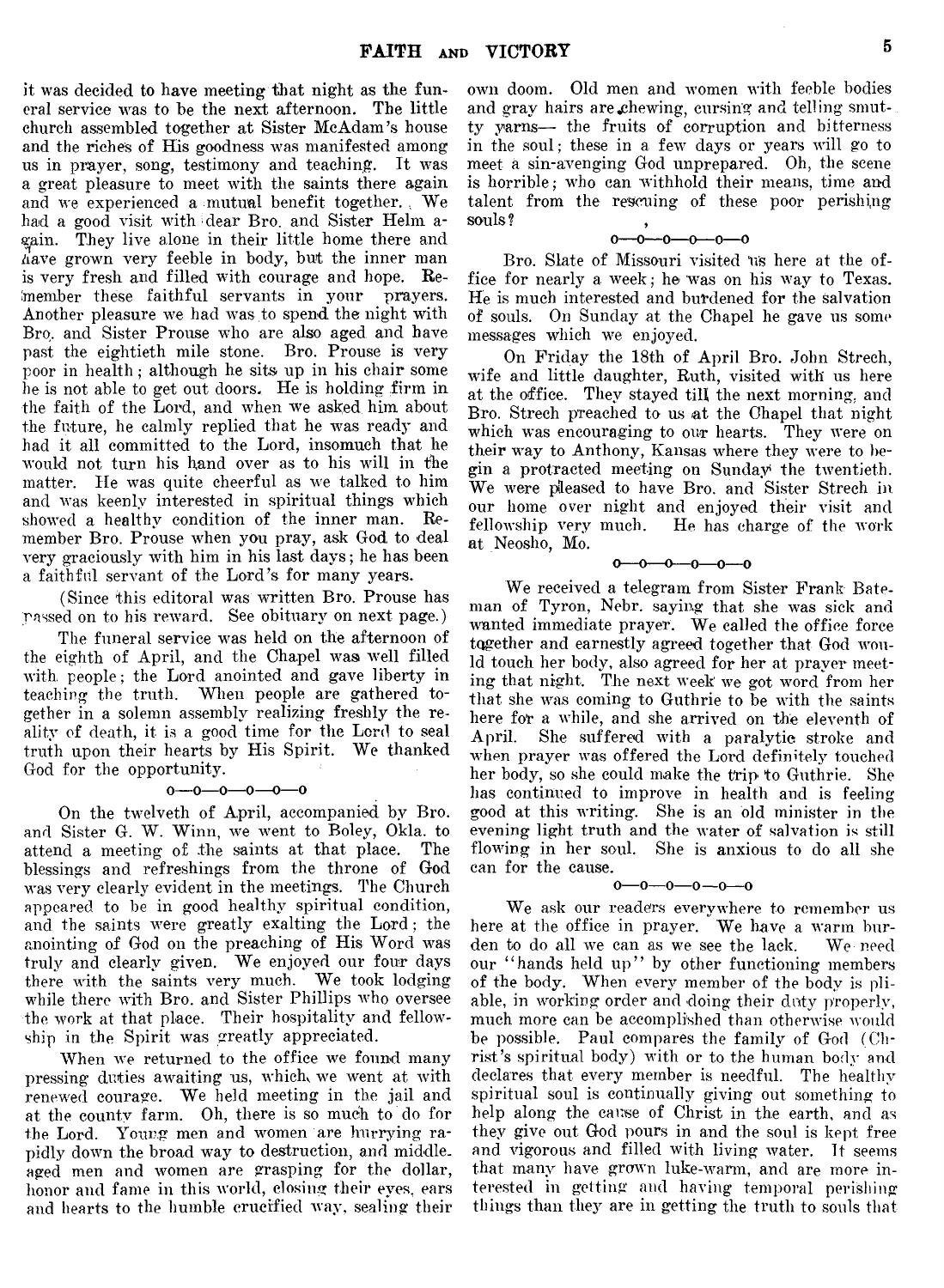are perishing. Jesus says, " Because iniquity shall abound, the love of many shall wax cold." Dear reader, let us not be among the number of the many, but seek opportunities to do good; continue on in well doing for we shall reap if we faint not. One time when we were feeling fainty and rather discouraged, the Lord gave us the seventh verse of the second chapter of Rom. and it helped us. Turn and read it; it may help your soul to take new courage. Our aim, desire, and prayer is that "Faith and Victory" be filled with such reading matter as to be a rebuke to all manner of sin and at the same time set forth the truth of this glorious salvation so clearly that souls will hunger and thirst after Christ and Ilis righteousness. We implore your co-operation in this needed soul-saving work. "O magnify the Lord with me, and let us exalt His name together."

#### $0-0-0-0-0-0$

There are 'a number of "Faith and Victory" readers ready to begin taking up subscriptions just as soon as we get the subscription blanks ready for them. The price is twenty-five cents a year for a single copy. Five copies for one dollar and twelve copies one year for two dollars. Send in for a supply of subscription blanks, and in this way be serving the Lord and do all you can to get the truth of the Gospel to your friends and neighbors. Any one to whom you, can do good is your neighbor. Sending the Faith and Victory paper to a friend for one year might mean his salvation which would be worth more than if you had gained the whole world. Let us each one exercise ourselves in the service of the Lord.

#### o— o— o— 0—o— o

Bro. Phillips of Boley, Okl&. writes: " The Lord continued to bless in the meeting here and five precious souls claimed salvation in Jesus, one sanctified and the Church greatly edified.

He also states that, the Church of God Campmeeting at Boley, Okla. will commence on August the 15th and last to the 24th inclusive. Particulars willl be given later.

The camp-meeting season will soon be on and the next issue of Faith and Victory will contain notices of various camp-meetings in different parts of the country. --------- ------ o-------—------

# **Obituaries**

Bro. Joseph Fleming Prouse, son of Philip and Nancy Prouse, was born in Stark Co. Ohio, March the 7th, i860. He departed this life, May the 4th, 1930 at the age of 80 years 2, months and 27 days.

He was married to Mary A. Fishbough Oct. 2sd, 1873. His wife survives him. To this union was born seven sons and one daughter. Earl J. of Anthony, Kans., Geo. E. of Emporia, Kans., Frank (M, of Long-Beach, Calif., Herbert S. of Anthony, Kans., Alvin S. who preceeded him in death one year ago., Joseph M of Anthony, Kans., Dollie M. Stage of Wichita, Kans.

and James A. of Bluff City, Kans.

He also leaves 22 grand children, one brother and 10 great, grand children, four sisters. Mrs. Buckingham of Cherokee, Okla. was present.

Bro. J. F. Prouse brought his family to Kans. from Ohio in 1884, settling 4 miles north of Anthony, Kans. In 1917 he moved to Anthony, Kans. where resided until his death

Bro. J. F. Prouse was saved over thirty-fin. years ago and was a staunch supporter of the truth taught by Bro. D.S. warner. When the compromise came he stood firm and could not be induced to put on the things the Lord had showed him to lay off. God saw fit to bestow upon him the "Gift of healing" and through this ministry many have been healed and his firm steadfastness in God with encouraging words was a comfort to the saints. We believe that this sainted man will shine as the stars for ever and ever. Daniel 12 : 3.

Because of the many friends and relatives who wished to attend the funeral, the family thought it best to have the services in the First Christian Church The remains were laid to rest in the Anthony cementry. His wife, who is past eighty years old and has been a faithful companion through life will continue to make her home at Anthony.

Funeral services was conducted by Fred Pruitt. The text used is found in Jer. 29 : 11.

Sister Elon Brown, daughter of S. D. and Eliza Brown, was born at El Paso, Texas and in 1903 was moved to Okla. where she spent the major part of her life. She departed this life in the year of our Lord 1930, March 17th.

She was a devoted daughter to her parents, kind to all she met, done good to others with a smile, embraced a hope in Christ in 1924 at Hoffman, Okla. and was baptised. She claimed victory to the end and sent word to her mother to give her up that her soul was clear with God, being laid to rest in the cemetery of San Bernardino, Calif. Funeral by the writer.<br>Text. Matt.  $16:27$ . --S. T. Walker Text, Matt. 16: 27.

> I went to the house of mourning, I went where the dead one lay; Her spirit had been released From its prison house of clay.

Her testimony before she died was: Jesus healed and relieved my pain, but the summon is that  $L$ must go and with Christ forever to reign. This mess age she sent to her mother: Dear mother, don't weep for me; I am going home to heaven with Jesus forever to be. So mother, don't weep for your darling: she is home in heaven at last where all the trials of this world are over, with her they forever are past. Oh brother and sister, let us be ready to meet her who has gone on before that we may make a happy reunion and meet never to part any more. -- By F. M. White of Oregon in sympathy with Eliza Brown mother of the deceased.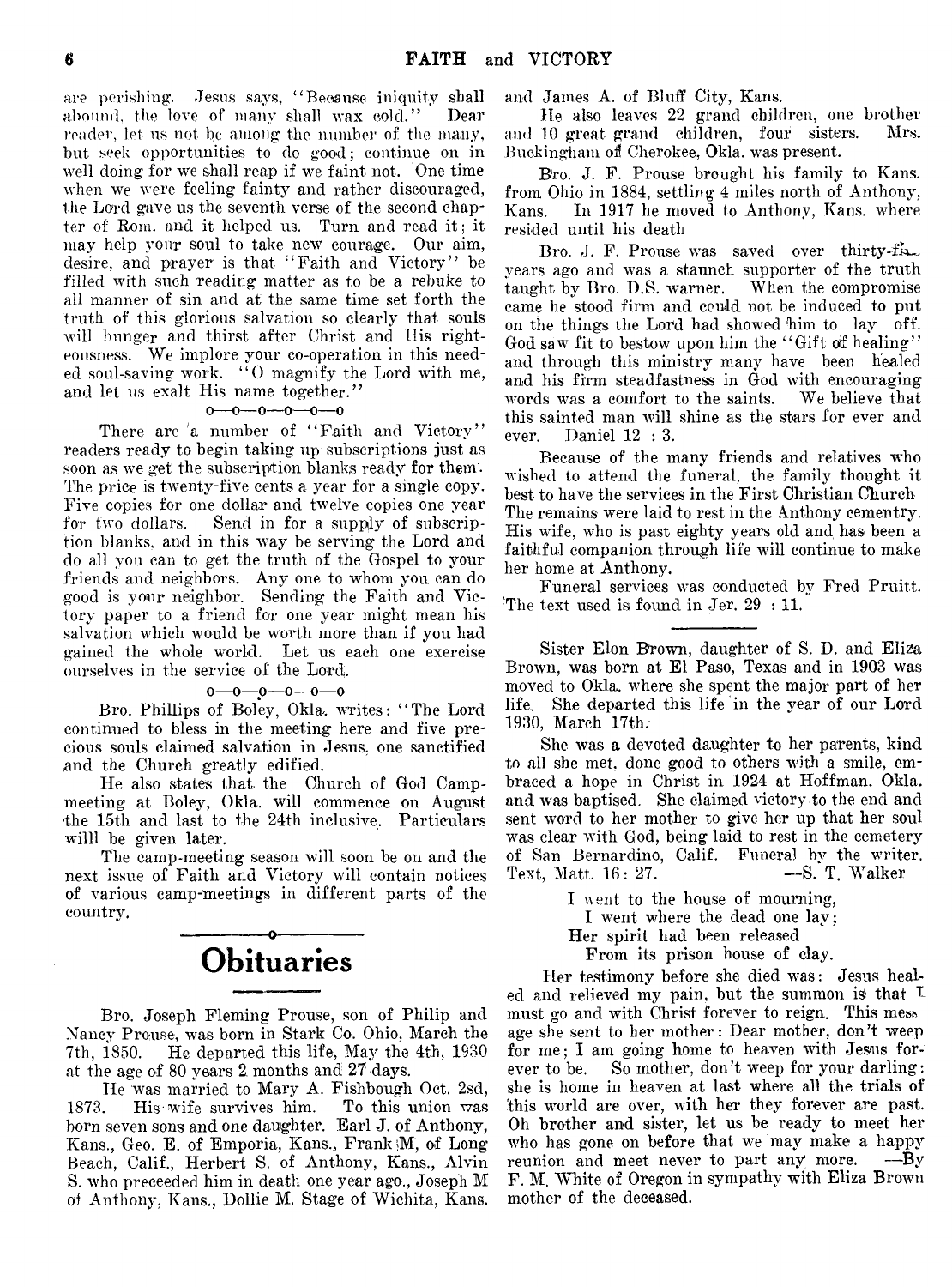Neva Nutt was born May 1st 1915 at Carthage. Mo 'where she lived and died, departed this life March 27, 1930. Age, 14 years. 10 months and 27 days. Neva from a child loved to attend Sunday School and church, loved the saints and the Lord and always trusted Him for her healing when sick and has been healed many times. Her life was a life of faith in God. Her last sickness was about four months duration. Many prayers were offered for her and she would get help, but God saw fit in His infinite wisdom to take her. She bore her sickness with much patience. When at different times some would talk to her, wanting her to have a doctor or take medicine, she replied saying that if God did not want to heal her He would take her home to heaven. Her mother died when Neva was a small baby. Her grandparents took her and two older sisters to rear; soon after that her father left and I do not know his whereabouts.

Funeral conducted by the writer,

#### —Mrs. L. V. Anderson

Gertie May Massey was born in Sevier County, Tenn. August 31, 1888. She came West in 1912 and was united in marriage to W. H. Askins at Independence, Kansas Feb. 17, 1912. To this union were born three Unildren; Ruby, Ruth and Ralph who at present are with their father at Nibble, Mont. She came to Anthony in hopes she could regain her health but to no avail. She grew weaker and a few weeks ago she was compelled to take her bed and passed away April 5, 1930 at the age of 41 years and 8 months at the home of her sister, Mrs. I. T. Smith

She made her peace with God a short time before her death. The death angel was welcomed as she was a great sufferer and could really say, " Oh death, where is thy sting? Oh grave, where is thy victory?" We know it is our loss and her gain. A husband and three children survive her, also three sisters; Mrs. C. H. Smith and Mrs. I. T. Smith of Anthony, Kansas and Decey Habin of Knoxville, Tenn. and many other relatives and friends to mourn the loss.

Funeral services were conducted by Fred Pruitt in the Saint's Chapel at Anthony, Kansas and the remains were laid to rest in the cemetery there. The text used is found in John 11: 26.

# ----- -----------o---------------- **The Tulsa Ministers Meeting**

In the last issue of this paper we had a notice inserted giving the dates of the Minister's Meeting at Tulsa on the 21st to the 25th of May. The saints at Tulsa have asked us to recall that announcement as they are not ready for the meeting at that date. The meeting will convene on the 27th of July and last to the 30th.

Remember this is not a meeting to bring your grievances for settlement, but a place to come and have our vision made more clearer on the doctrine of the lovely Lamb of God, yet if anyone is needing h^lp in soul or body they can surely find their desires at this meeting.

For further information write S. E Smith, 1352 N. Iroquois St or W B Bryant, R 6, B 57, both of Tulsa, Okla. — Committee --------------------------------------©— ---------------------------------

# **Notice of Gampmeetings**

An old-time Campmeeting of the Church of God at Akron, Ohio will begin on the first Friday in July, (the 4th) lasting ten days. People in this state and elsewhere are invited; come prepared as much as possible to care for yourselves as this is a new field. We are praying that the Lord will send such ministers as He can use to His glory. We are very few in number but we are holding up the old-time truth; salvation from sin, sanctification for believers, and divine healing for the body. If there is a Brother any where that has a gospel tent that we can get, let us know as soon as the notice of the meeting is received.

The meeting will be run on the free-will offering plan. For further particulars write E. D Robinson, 640 Roscoe Ave., Akron, Ohio.

#### Campmeeting Notice

The Church of God camp-meeting at Neosho, Mo. will begin July 17, continuing ten days and as much longer as the Lord may lead. Everybody is welcomed. Saints, come to work for souls and enjoy the Lord's presence. Sinners, come and find Him ever ready to forgive. No troubles will be dealt with only at the altar. Those having strange isms to teach or are out of harmony with the body of believers will be looked as god-like if they keep quiet.

This Campmeeting is held for the purpose of exalting the Lord, for the edifying of the saints, for the healing of bodies, for the saving of souls and the sanctifying of believers.

The temporal needs of the meeting will be supplied by free-will offerings. ' Rooms and beds will be furnished free to all. Please let us know who all want rooms or beds, also bring your straw ticks. We desire all to have a comfortable place to rest.

Don't forget to pray for the success of the meeting. Last summer it was a glorious success, and we expect even better this summer. We will be glad to .furnish information concerning train connections, also (highways No. 16 and 71 come through Neosho. Those having means or provisions to help in the temporal expense of the meeting, may send them to our address. —John Strech, R. 2, Neosho, Mo. Phone 650J

#### $-0$ Deeper in God's Love

Dear Christian, God wants us to spread out in His divine love. A divine love is that which people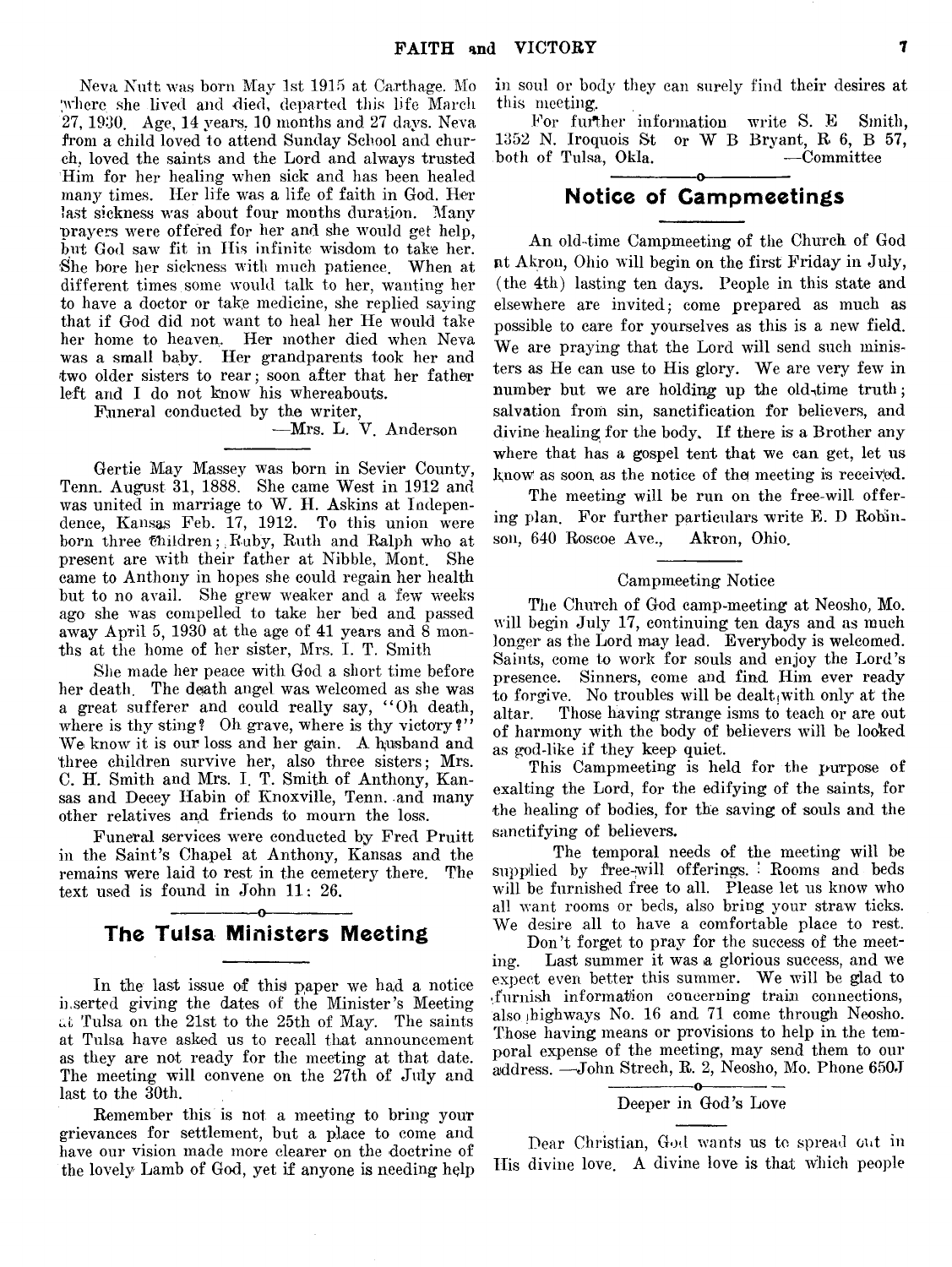can see in us and can see the fruits of it, so let us go deep with the Lord. Jeremiah 17: 7 says, " Blessed is the man that trusteth in the Lord and whose hope the Lord is." If we are trusting in the Lord and he is our hope, let us prove it to the 'world. Jer. 17: 8 says, "For he shall be as a tree planted by the waters, and that spreadeth out her roots by the river, and shall not see when heat cometh, but her leaf shall be green; and shall not be careful in the year of drou $g$ ht, neither shall cease from yielding fruit."

Dear Christian, let us go deep in the Lord every day that we may spread out in God's love, so when tests come upon us we may be like the tree planted by the water; be so full of divine love until we will not cease from yielding fruit. The deeper we go in God's love, the more power we have, so let us love each other in deed and in truth $\leftarrow$   $A$ . W Morgan

# **India's Unsaved Millions**

The Hindu priests are busy with the task of the propagation of religion. They take advantage of the ^religious scruples of the people and derive the maximum benefit out of it. The ignorant mob dance at the will of the priestly class. The priests adminster the religious drug of superstition to profusely that the common people cannot easily shake themselves out of it.

Some people think that a religious trip to Benares, or a pious pilgrimage to Ramaswaram will make them fit for " Moksha" (heaven). Others hold the opinion that visiting the " Palani Hills" (holy place for Hindus) or having a trip to "Srirangam" can bring about the forgiveness of their sins, seeing " Kandri at Nagore" before death brings peace to the soul. Yet others think that they should see the " Holy beacon" before death.

The "Palani Hills" which conducts the religious business is the place where queer things take place in the name of 'religion. People rush to the place with full grown hair and beard and return bald headed. The god at Palani has a great fascination for the human hair. The pilgrims, both men and women, sacrifice their hair to the god and return home clean shaved. Is that all? No, they take with them pots of milk which is poured on the idol of the "god", either to run in streams and join the ditches (the pilgrims think it holy to drink since it had fallen down from the body of their god) or to be re-sold to the coffee hotels with a harmonious mixture of oils and other dirts forming part of the image.

Oh, what all terrible things are done in the name

of religion. The pilgrims pierce-their tongues, cheeks, hands and body with hooks, needles and pins and dance about with "Kavadi" (an oramented and arched pole to carry offerings to a temple) on their shoulders. After all, is religion an intoxicating drink which often keeps its possessor out of his senses?

The "Savarna Poigai" (name of a holy lake) in which the pilgrims take their holy bath is a dirty little pool. A pious deep plunge in this water forms an important part of the pilgrimage, and gives a finishing touch to the barbarity of the worship.

After all, what do they derive from such pilgrimages? Instead of attaining " Moksha" they return home loaded with diseases, and become a burden to society and eternal patrons to the doctors. Spending much money in such pilgrimages in the hope of pleasing gods, and returning home with diseases! Pause a while, and think about the foolishness of such worships.

When Bro. Robert Longley was in India recently he visited similar holy places as Benares, Madura etc., and saw and heard much about these things. Those who are acquainted with him can know much about these from him. He was with us a few days and, we had a very happy time. He was just like an uncle to us. It is really a matter of great pleasure to get acquainted with such missionaries.

We would like to get him as a missionary to these places, so that we can work jointly to show the people that there is a better and true form of worship, and to make them, realize the fact that these kinds of pilgrimages will never take them) to the city of ' ' Eternal cheer" or the "Royal city of happiness", or the "Eternal city of salvation."

The sufferings of Christ cannot of itself accomplish the eternal purpose of God without the added sufferings of each one of us for the furtherance of the'Gospel. Christ has sacrificed himself but that does not save the world until and unless we carry the Gospel to the unsaved millions. This involves sacrifice and buffering on our park

What are you going to do about carrying the Gospel to the unsaved millions of India? Yes, you can pray in faith, and surely something will be 'accomplished through it. Prayer is the beginning of a forward move, and without prayer nothing will be done. Pray for us that we may be shining lights before the people, and that, we may live for the great purpose of spreading the pure Gospel so that the unsaved millions may see Christ through us.

Your loving Brother,  $- K$ . C. Abraham, son of Bro, Cherian, Kunnamkulam, India.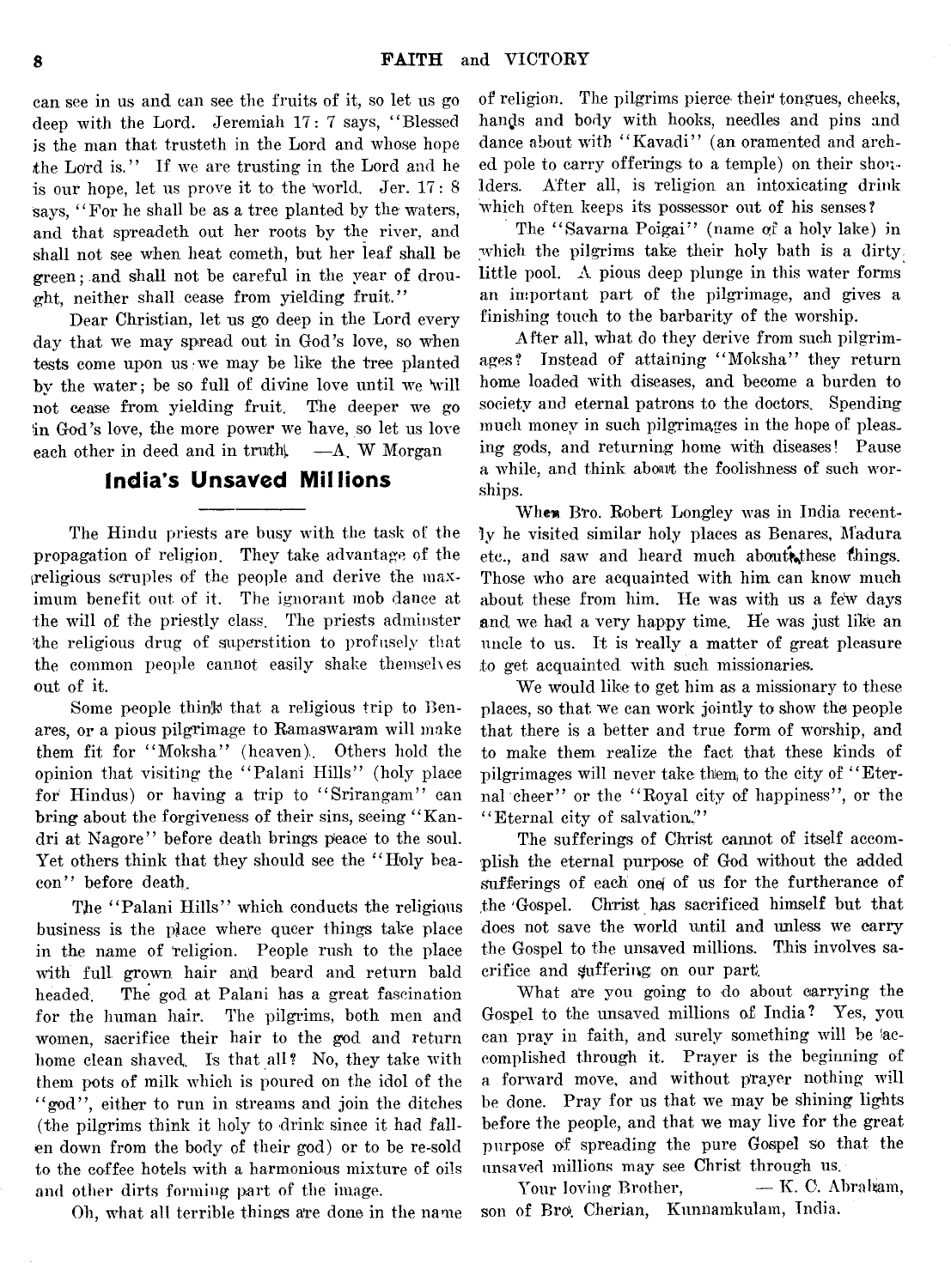# **LITTLE FOLKS' PAGE**

" HE SHALL GATHER THE LAMBS WITH HIS ARM, AND CARRY THEM IN' HIS BOSOM" (Isaiah 40: 11).

# **Who Will Roll Away The Stone?**

Long ago when Christ had suffered Death on Calvary's cruel tree; Where He cried out, "It is finished!", Salvation's plan so full and free, There stood near his cross awaiting Faithful women watching there, And when they saw where He was burried, Precious spices did they prepare.

As the next day was the Sabbath, They betook themselves to rest; Waiting, watching for the dawning, When they should go to do their best To preserve and keep that body, Wherein all their hopes had grown; But one question did confront them— " Who shall roll away the stone?"

Going with determination Early at the break of day

- To the place where Christ was hurried, Lo! the stone was rolled away;
- For the angels had descended From the glory world above,

And rolled the stone from the sepulchre: Christ arose! for God is love.

- Would you follow Christ the Saviour, His disciple true to be?
- Stones of doubt and fear, you question Who will roll them back for thee?
- Unbelief you will surely conquer; Doubts and fears will flee away,
- If you with true determination Turn from sin's destructive way.

If you will draw nigh to Jesus As the women to the tomb, You will find the way of entrance Into life as clear as noon. He'll take away thy stony heart,

- And give you a heart of flesh today, If you will turn by faith to Jesus,
	- He will roll the stone away. — Ulysses Phillips

# -----------------o----------------- **A Letter From Robert Longley**

Beni Suef, Egypt — Dear Bro. Pruitt and family: May God in His soverign love, grace and mercy bless each of you abundantly. Hope and trust each of you are well and enjoying the joys of salvation and the natural beauty, freshness and loveliness of spring time with all its fragrance the Lord has provided for the joy and benefit of mankind.

I just felt to write you a few lines as it seems I have a little time while in a manner recovering from a little seige of illness I had three or four days past. I am feeling almost) myself again; praise the Lord. I am certain that any little and light affliction we might have now only works out a far more and exceeding eternal weight of glory if we but receive it joyfully that Christ might be glorified.

After being here at Beni Suef in meetings most every night for about three weeks, Bro. Arsanious and I left on March 18 for Maghagha, a town not quite so large as Beni Suef and some forty or fifty miles further south. Bro. Arsanious had been there some time before and preached, there being a good interest and quite a number of people who had once been in connection with a holiness sect, but for some years were alone or somewhat independent from the sect. They had also written to Bro. Arsaniows that they would like for him to come and hold some meetings and expressed a desire to identify themselves with him and the saints. We went to an Egyptian hotel, as the places to rest- and sleep among some of the people are not very inviting. This little hotel is owned by a back-slidden Egyptian Christian, and though the regular charge just for sleeping would have been equal to about fifty cents per day for us both, we stayed nine days and he would not' charge us anything; we offered him pay so as to have a clear conscience in the matter, but he said (speaking Arabic and Bro. A interpreting) that if he accepted anything he would be robbing himself of a blessing. He came many times to talk and ask questions in the Scripture, etc.

The first night we went to the place of meeting — a very humble place of mud floor with mats to sit on— quite a crowd had assembled and it seemed that everything went well until they had sung a few songs and prayed, then a disturbance took, place at the rear and soon there was a general uproar. Really, I could not imagine what in the world it was all about; of all the loud speaking and gesturing I never had heard. Bro. Arsanious had gone back to try to quiet' things, but it seemed the uproar became more furious'. I wondered if they were going to come to blows, and had about come to the conclusion that the whole crowd needed to be taught the first principles of the Gospel — repentance unto salvation. When Bro. Arsanious returned I asked him what the matter was, and he said a rather fanatical man who had influenced a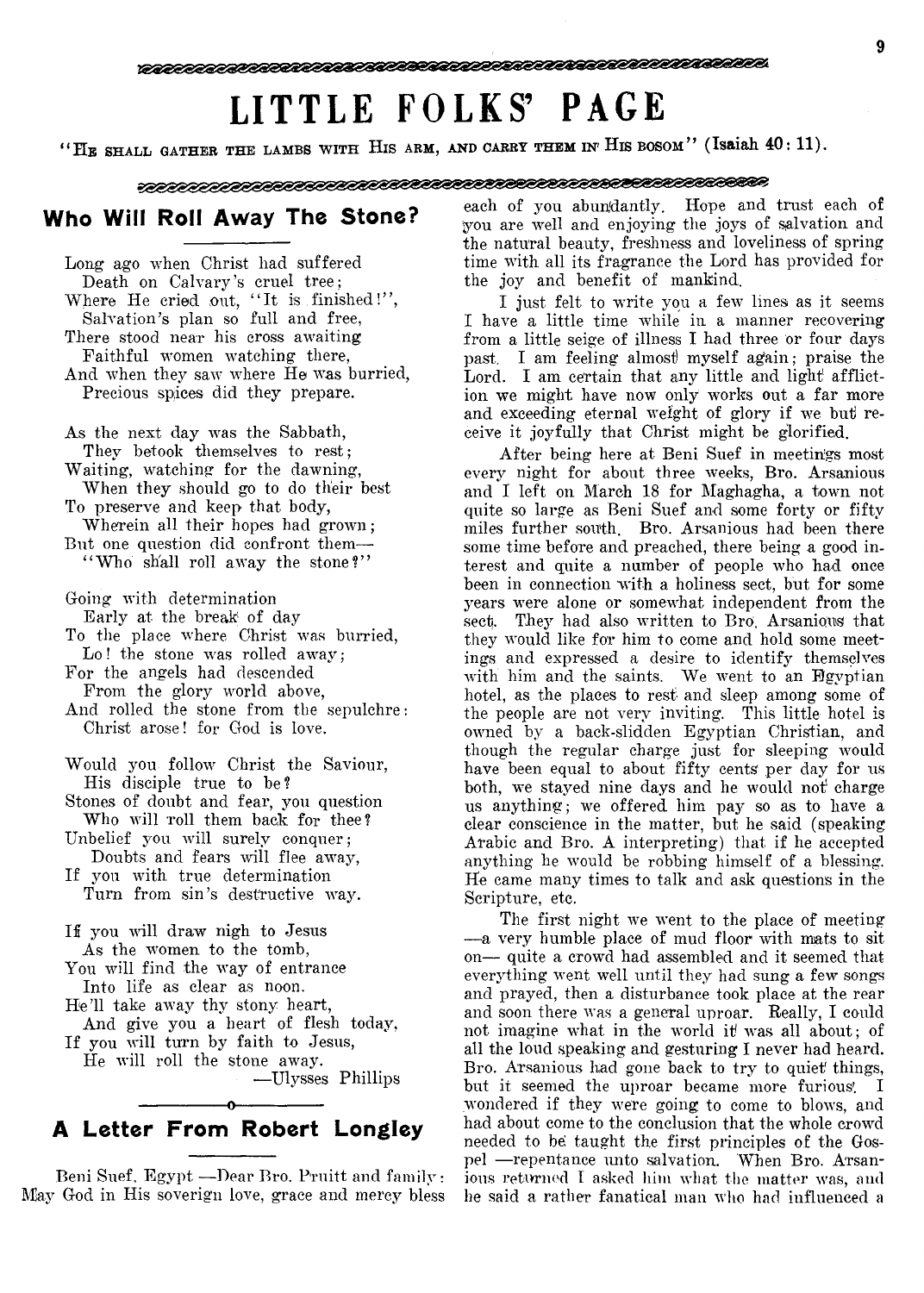few others did not want ns to have meetings, but about that time one Bro. said they would go to his house, so we went and a large crowd followed. I shook hands with the dissenter before 1 left as I did not know a thing about the matter. I feel I understand a little better what an Oriental uproar is like. Really I was glad when it ceased! Those who came to the Brother's house seemed anxious that we conduct some meetings, so we continued each night. The place was crowded each time, and as the door opens onto the little street, many came and stood and sat on the outside. Sometimes soldiers on patrol would come in, lay their guns at the door and stay until the meeting was over. Several Mohammedans also came and especially one young man seemed greatly interested. Djuring the day at the little shops, etc. we came in contact with some Mohammedans who were anxious to listen and ask questions, though they are very tightly bound by their religion. It was touching to see how eager the people were; seemed they were most famished for the Word of God and strengthening spiritual food, and would come and sit on mats and endure the flees (perhaps they were used to them). The Auxiliary Ry. station waiter attended the meeting, also a very nice young man who is in charge of the medical dispensary at the little hospital. On Saturday they rented a more central place, also more space— two large rooms and a hall way for \$2.25 per month and we continued the meetings there as the Brother's place was too small. After being at the hotel nine days and not wishing to impose on the man's good nature, we left, as also we were urgently invited to come out to a village, Dier-el Ganos, about twenty miles distant. Thus we went to a friend's place to stay for the night and intending to leave for the village next day. But as for me, sleep was about out of the question. Bro. Arsanious slept some, but a short time after lying 'down I found the place was literally alive with flees and bugs, and it seemed they had been observing the Orthodox Fast during the day and reserved their appetite for the night. We fought them for a long while; a small lamp was put in a pan of water to attract and catch them and a large lamp lighted to frighten them away, but still they came. We thought of going out, but no place to go at past midnight. I got up and tried to recline on two chairs, but the thirsty insects were there and seemed greatly to relish "new blood". The night seemed long and I certainly wished for the day. About 3 A. M. I felt somewhat sick, and from that had fever and some other disorders, but to fulfil our promise we went to the village— the houses all huddled together, sheep, goats, chickens, donkeys and people all living in the same house. I was not feeling well at all, but we had a little service with a few of the people in the man's house where we were staying. At first we were invited to lie on a thin mat spread on the dirt floor, but afterwards they borrowed a matress and two quilts. However, for the second night I had scarcely no sleep, and both Bro. Arsanious and

myself felt we must return to his home, so when we returned to Maghagha we took train and returned, being away eleven days. Sister Arsanious is a nice and clean housekeeper, so 1 have begun to feel well. When we returned I was very weak but am almost my normal self again. The Lord blest in the meetings, and the severe experience with the creeping insects has deepened my appreciation for the goodness of the Lord, and also intensely quickened my longing to again be among my friends and loved ones at home, at least for a season of refreshing.

Now Bro. Pruitt, I hope you'll pardon all this lengthy and detailed letter, but it seemed I got started and felt free to let you know as one who understands. The Lord willing in a few days Bro. Arsanious and I will visit two or three more places for only a short time, as I feel I have spent about as long a time as I should here to get a first-hand understanding of the work, etc. We may cross over into Palestine for a few days also.

Bro. and Sis. Arsanious and family are well and send greetings. I surely must close now. Love to all in the Lord, remembering all the saints.<br>Your Bro. in Christ. ——Robert Longley.

Your Bro. in Christ, **0 0 0 0**

Silverdale, Pa. —Dear Bro. Pruitt: Greetings with much Christian love in our Savior's dear name, the one who has provided such a great plan of redemption for us unworthy creatures to enjoy. " While we were yet sinners, Christ died for us." Just think what love it was to leave a home in glory and come down to this sin-cursed world that He might save us from our sins. We recognize Him as a risen, living Saviour, one that has conquered the powers of night and gives us victory by looking steadfastly unto Him.

To-night finds me still in the narrow way with a desire to follow close by His side. Oh how easy it is for us to be led astray, if only we give heed unto the devil's deceitful ways. I realize that many precious souls are being blinded by the influence of those who have gone wrong, and their influence is so magnetic that they who are under their influence are drawn in like a floating object into a whirlpool. We are living right in the times when Satan has the saints in a stir continually. If it were possible, he would deceive the very elect, but thanks be unto God who always gives us discernment if we desire to walk in the truth of the Gospel.

I was very glad to hear that all are well and above all that you are encouraged in the Lord's work. May the God of all grace supply your every need as He sees fit and best. Surely He is able, and not only able but, thank God, willing to do even above that which we can ask or think. Praise His worthy name.

Bro. Longley has said that he expects to stop with us a while. No doubt you are at the very verge of receiving your dear Bro. again. Many days have past and gone into eternity since you have seen Bro. Longley, but through the providence of God's great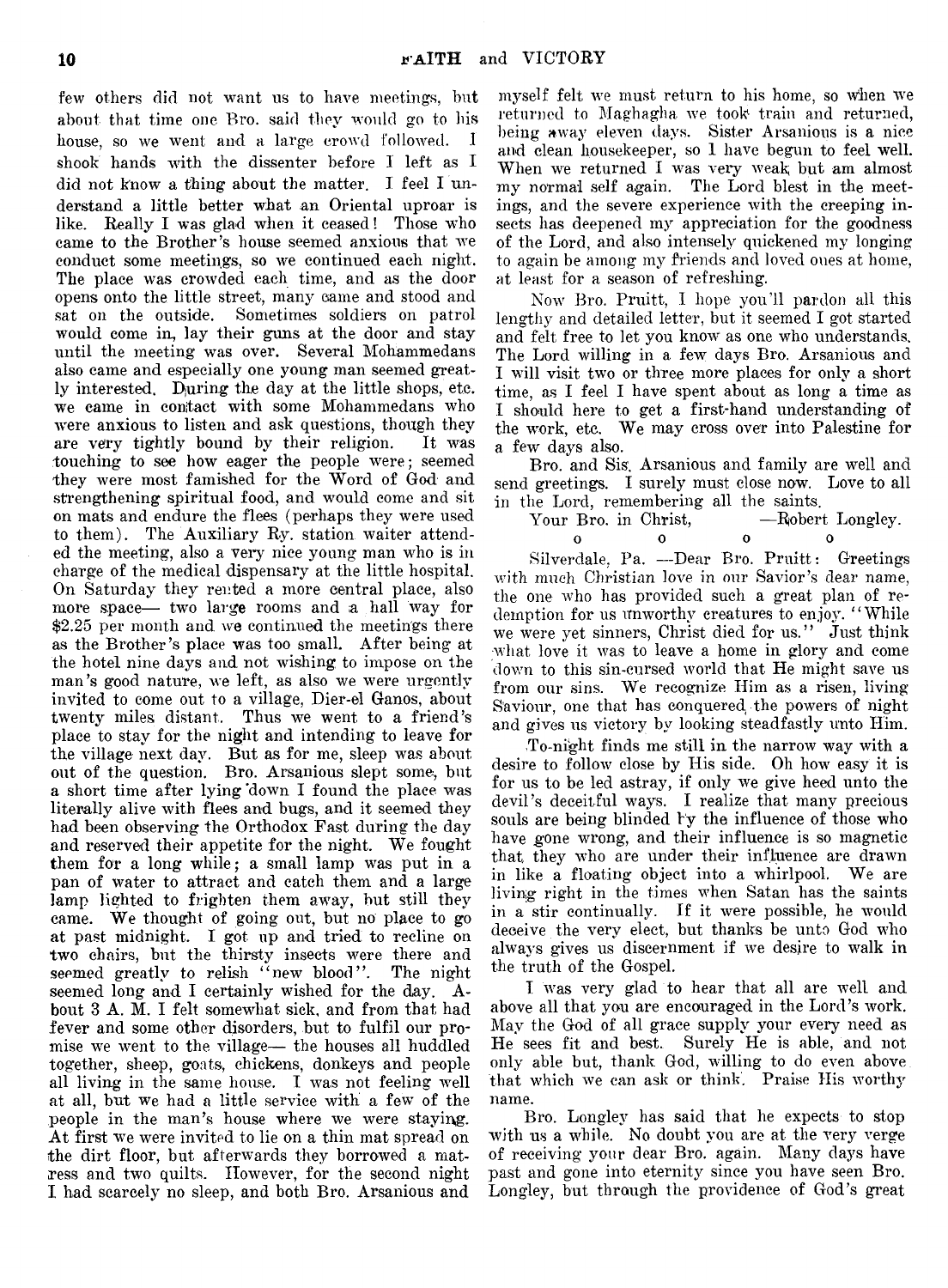love and mercy. He has thus far spared each one to again meet face to face if time will continue. Surely the Lord has been good to all.

I am working for a printing company here. I like the work very much in the printing office. was glad to hear how the Lord was blessing and keeping you all well for the work which is before you. May the richest blessings ever  $rest$  (upon you and the work there, that through your labors much good might be accomplished,. May nothing turn you from the " old path" which was so perfectly marked out by our Savior that we should follow in His steps.

Well I will close for this time, hoping this finds all well. My heart is with you in the work, and in spirit I am with you. I am praying that you will have all sufficiency in the work of the Lord. Remember me when you pray as I need your prayers much. Yours in Christ,

#### 0 0 0 0

Dear Sister Pruitt and all: Greetings in the dear name of Jesus. As I was hustling around a-As I was hustling around about my work I felt led to sit down and write a few words to the glory of God.

I am happy in my Lord today, feeling His presents near. Here of late I have been thinking of the near coming of our Lord and Savior. I believe it is even nearer than what we think it to be. But what we need to be concerned abc ut is this: " Is our heart right with God?" We should be sure we are ready, for in such an hour as we think not the Son of man cometh. If we are cold or indifferent about these things, we should ask God to make us in earnest about cur soul, for eternity is not just for a season but forever. What does it profit a man if he should gain the whole world and lose his soul. Friends, let us become concerned about eternal matters . Let God search our hearts while it is still day, for soon night will come when no man can work. $\mathbf{I}$ , for one, cannot see any thing out side of the Lord to live for. I find when a person begins to sum up the world there is nothing to it, for all of happiness and contentment is in the dear Lord. We see so many things happening of late which just points to the coming of Jesus. The world is so corrupt that one feels like closing their eyes to the sin that is about, but the Lord is so patient, long-suffering and kind that He is waiting for souls to come to Him, yet I believe God's time is about come to an end, for I feel we are living in the days as it was in Sodom and Gomorrah. whatever we have to do let us do it quickly, for there are a great many yet who are standing in the balances, wanting to give their heart to the Lord but just putting it off from day to day. Let us be up and at the Master's business now. Whatever the Lord puts on our heart let us be ready to do it; whatever our hands find to do sparing nothing. Let us get the whole armor of God on that we may be able to withstand<br>the fiery darts of the wicked. Be of good cheer, the fiery darts of the wicked. saints, it won't be long now that we shall be with our dear Saviour. May the dear Lord bless all.

— Ethel Lasley.

Hennessey, Okla. — Dear Bro. and Sister Pruitt: Today finds me still saved and trusting in the Lord for free salvation. I can say I am truly glad that the Lord came into my life and cleaned me up from all sin and shame. I have been saved only about one year, and thank the Lord I can say He saved my husband on the 1st Sunday in March. He used to drink, play cards, dice and do everything in the devil's line. Praise His holy name. Oh, what a mighty God we serve; one who can clean us up from everything and own us as His child if we will repent and believe the Gospel.

Dear Sister Pruitt, will you please send me two Faith and Victory papers each month as we are anxious to read the papers. We ask all the saints to pray for us that we may keep saved and do the will of the Lord. Your Sister in Christ,

— Edna Daniels,

#### oooo

Okeene, Okla. —Dear ones at Faith Pub. House: Greetings in our Lord's name. I am fully saved today and more decided than ever to press on. Please continue to send Faith! and Victory which gives me instruction along life's way and helps to brighten ,my pathway as through this- world I go. Inclosed find small offering of fifty cents to help care for dear faithful Grandma Spradling and the rest as the Lord directs.

If you can spare them, please send me ten or twelve copies of the April number containing husband's obituary. Several relatives desire a copy of it, and perhaps they might become interested in the precious little paper. Wife of the departed John Q. Miles and Sister in the Bible way, — Ethel K. Miles

0 0 0 0

Natchitoches, La. — Dear Sister Pruitt and all the saints: Tonight finds me still under the blood of Jesus, and still have a self-sacrificing mind to be all that He wants me to be) andj have made up my mind to do all that I understand to do. Please pray that I may understand more and gain strength. Through His mighty power I have overcame old Satan in the use of medicine; haven't used any medicine for about two years. Last week one of my little boys 'taken sick with a hot fever and pain in head. I laid hands on him and prayed for him and he began to sweat freely; the fever left him, so he was up next day and has been up ever since. Praise God's dear name.

Tonight I have truly given up all to follow Jesus. The way seems brighter and brighter and this old world grows dimmer and dimmer. I do pray that it may be this way with every true soul. I read the April paper and enjoyed it to the highest. Pray for the people here at this place and ever pray that we may keep our eyes on Jesus.

Yours in the one Body, -Sidonia Benjamin

 $\Omega$ 

oooo

Springfield, Mo. — Dear Bro. Pruitt and family: Greetings to/ you dear saints. Wife and I are well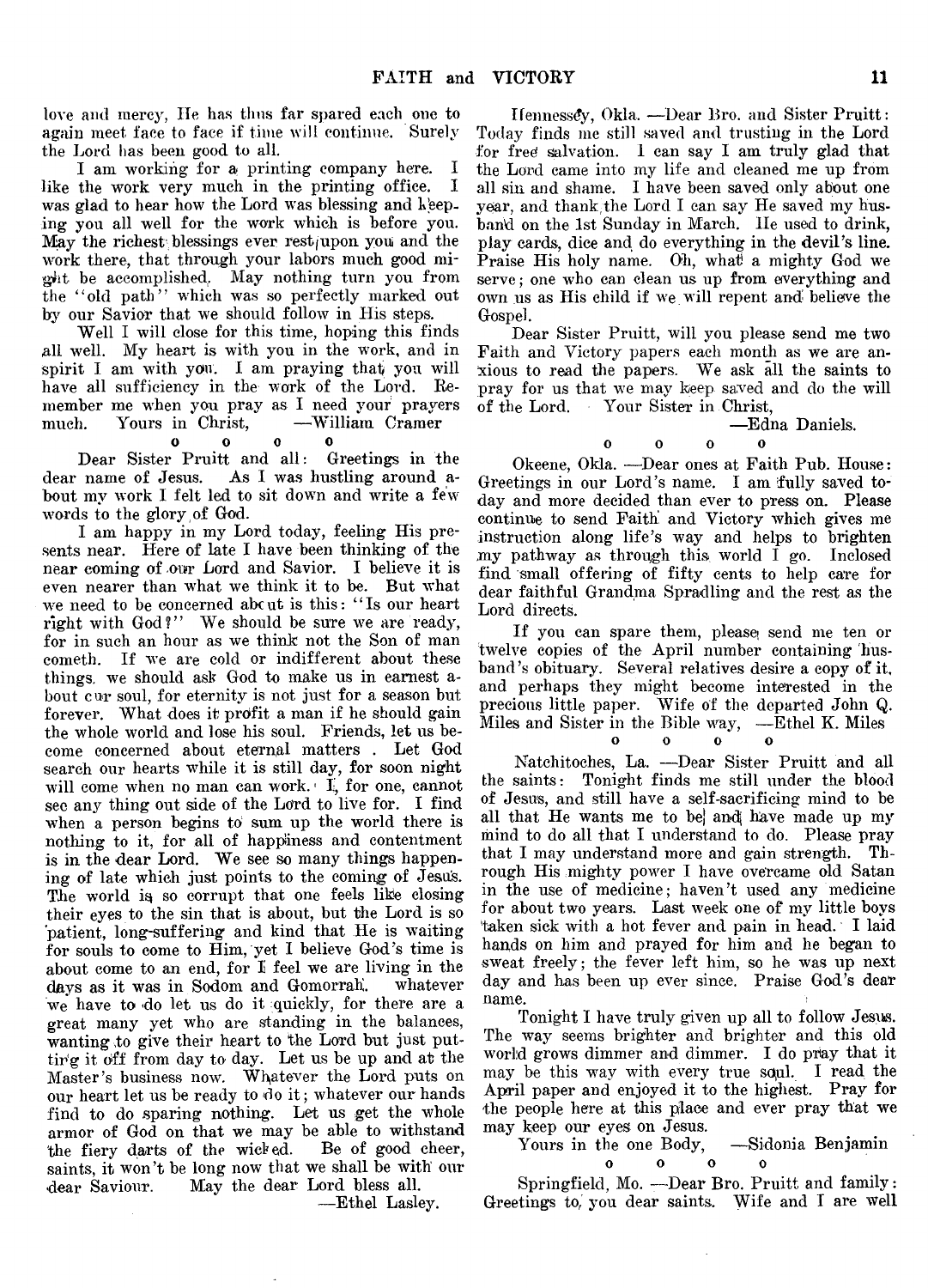and in the battlefield for the Lord with all our heart and soul. We came here from Blackford, Ky, beginning meeting here yesterday morning. Had meeting last night, not very large attendance so far but trust the people will come out more.

After we left Hammond, La. we came to Louin, Miss, and held a meeting. There is a nice congregation of saints, and we had a good meeting. Several of them said they wanted your paper. We had a good meeting at Nashville, Tenn. There were three saved and baptised. I want you to send them your paper; I will send you their addresses.

We did not hold but a few nights meeting in Blackford, Ky. because of the rush with the farmers with their work. The saints there are mostly farmers and some live quite a distance from the meeting place, and the roads are so rough that they cannot drive their cars but go in lumber wagons.

I want to attend the minister's meeting at Tulsa. I suppose you will come to the minister's meeting. We would be glad to see you and tell you of the good meetings we have had and of the precious saints we have met. I do not know just how long the meeting here will continue.

Your saved Bro. in Jesus, -C. S. Forbes. **0 0 0 0**

Fayetteville, Ark. -—Dear Sister Pruitt: 'Greetings' in Jesus' dear name. Enclosed please find \$2, this month's insurance 'remittance. Oh the joy it gives to know this mite is working for the Lord; it's a much different feeling than I had when I gave it to the agent. Use it for tracts this month. A friend of mine and I conduct a Sunday School in her home every Sunday. Will soon have some funds for missionaries. In service for souls for the Master.

0 0 0 0 Delaware, Mo. —Dear saints of God at Faith Publishing House and those scattered abroad: Greet, ings to all in the dear name of Jesus. Today finds me saved and decided for heaven at any cost. I truly praise the good Lord for his goodness to me a few weeks ago. I had the Flu, and my head was so full of cold and hurt me so badly that I was real weak. But praise our God He came to my rescue and healed me. Praise His holy name; He never does forsake those that put their trust in Him. I have trusted Him now for over 24 years and He never has failed me. So dear ones who read this, don't be afraid to trust God for soul and body, for if we live for Him He surely will care for us. It is my utmost desire to win souls for Jesus. I want to do all I can to rescue perishing souls and be a help to suffering humanity, to tell them how Jesus still saves the soul and heals the body, for He is the same yesterday, today and forever.

I love to read the little paper. Faith and Victory, as it is always clean, Biblical, encouraging and uplifting ; I love to read the testimonies. May God bless the workers there in the office and may you keep the good work going on. Pray for me,

 $\ddot{\phantom{a}}$ 

Your Sister all on the altar, —Lizzie Harper

# **One Way of Gambling**

To the readers of Faith and Victory: I have seen in the paper an article with this heading, "Is insurance right or is it not?" I can heartily indorse what has been written about it, and will strengthen it by adding that life insurance is a gamble. I will verify this assertion by comparing it with the gambling games, such as poker, crap etc. First, take a simpler game of gambling, such as throwing up a quarter; if the head is up when it lays on the floor, 1 win, if not, you win. \* The very minute the quarter is still on the floor one of these gamblers becomes the loser, the other becomes the winner. Did the winner earn it? Oh no, he won it; money won by gambling never represents earnings. We can say in this game the quarter becomes the medium of gambling, whereas in the poker game the cards become the medium of gambling, in crap the dice is the medium of gambling, and in the insurance game your life is the medium of gambling. One minute after you enter into this game and the Company has obligated itself to you and you have become obligated to it, if the insured falls to the floor dead that same minute, the benefactor of the policy becomes the winner of the face value of the policy. Did she or he earn it? Oh no; she or he won it gambling on their God-given life.

I want to ask this: How would have Job's name ever came into Holy Writ if he had been insured for ejvery dolla'r he was worth and had each of his sons' and daughters' lives insured? Again: How would have the poor widow came into Holy Writ if her husband had left her the amount that policy holders hope to leave their widows ? I believe and know that the poor widow sought first the Kingdom of God and knew that all these things would be added unto her.

— S. J Baumgartner

# ---------------- o---------------- **Is Thine Heart Right With God?**

As true religion means a change of heart and that " old things pass away and all things become new", it is a good thing for us who are in the way to often look into the perfect Law of liberty (the Bible), and see what manner of persons we really are, as all who pretend to follow Christ are, or should be, greatly interested in having a healthy spiritual heart condition.

The more we are in harmony with the Word and Spirit the greater will be our peace and assurance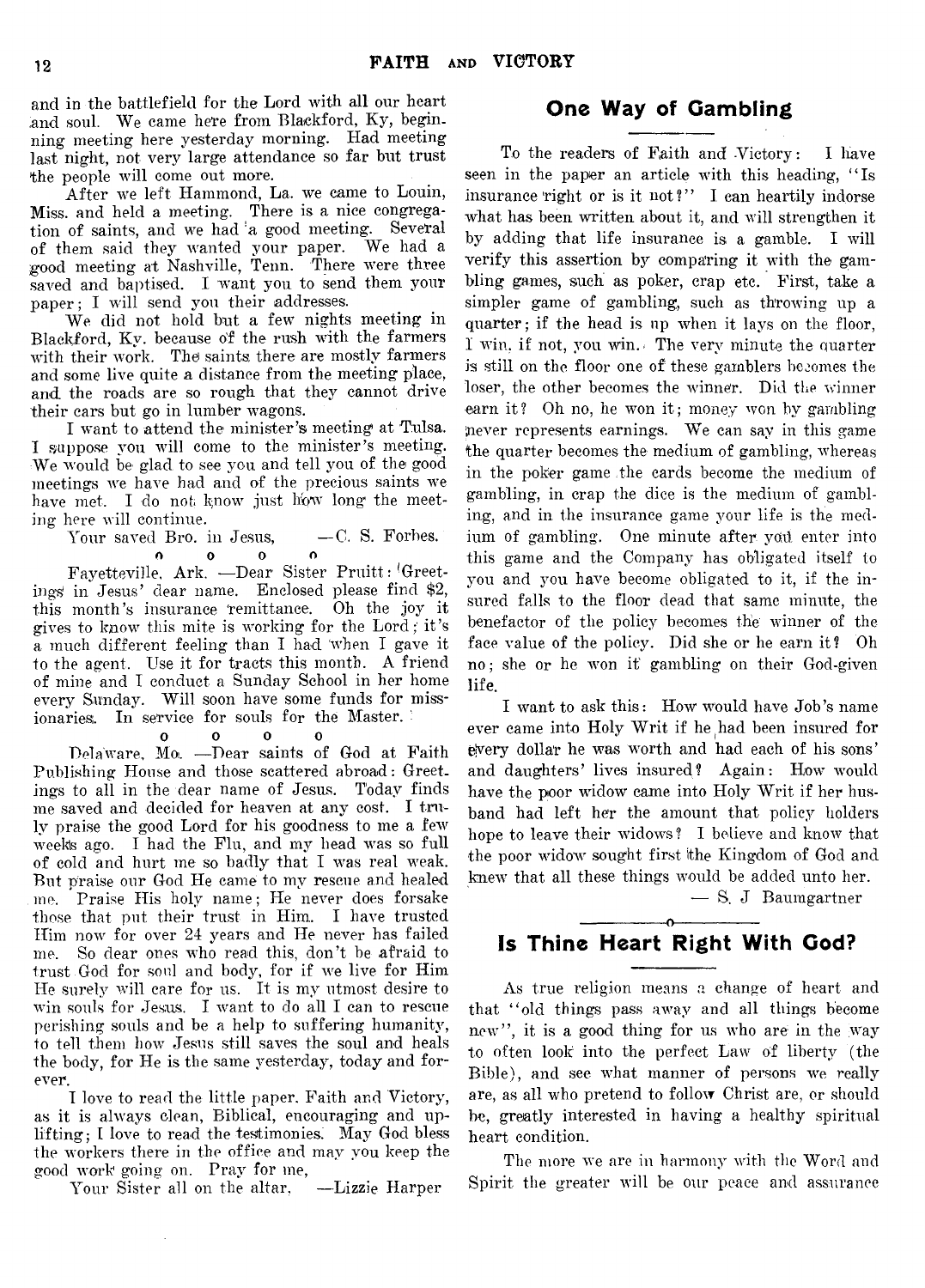the brighter will be the light to illuminate Christ larkened souls.

"Sanctify the Lord God in your hearts." 1 Pet. 5. One definition for sanctify is: " To set apart" . ; definition for the word saint is: " Sacred proty". When we build a chapel or a house in which vorship God we set it apart for a sacred use; just vith us who have " presented our bpdies as a livsacrifice." We are set apart for the sacred use he Lord. What would you think if a group of pie would come into the Lord's house which was apart for worship only and go to pulling off unnly stunts, reveling, gambling and fighting, or lg evil toward one another.

I think I hear some one say: " We would do like us did; get some whips and drive them out of the se." Yes, I believe every real saint would be ignant and stirred because of the intruders. As 3 literally, so it should be much more in a spiritsense, as there are unholy and slimy evil spirits ays ready to intrude upon the saint of God, clamig for attention and reception, often feigning mselves to be the Holy Spirit in order to defile L destroy the soul. How we ought to obey the rd in watching and praying and being sober, lest i thoughts or revenge get into the soul and defile consciences, bringing the displeasure of God upus. We are warned in the Word against giving *<sup>Y</sup>* to the lusts of the flesh which war against the 1, and we are exhorted "not to be deceived, for d is not mocked; if we sow unto the flesh we shall the flesh reap corruption, but if we sow unto the rit we reap life eternal."

"'Keep thine heart with all diligence; for out of ire the issues of life." Prov. 4: 23 This keeping oair heart is .a very important and an essential tter with the child of God, for out of the heart the ? issues, and if we allow evil things to enter into i heart they will issue out. You may think you 1 not allow it, but when tests and trials and pres the comes this evil that was nursed or tolerated will ne out. God, the Potter, is greater than we, the y, and will bring it out if it is there.

Let us consider the lives, acts and deeds with cir. nstances of some of the characters of the 'Bible, :1 see the tests that they underwent to prove them, e Bible says: " Many shall be purified, made white, d tried." Daniel 12: 10. So we understand that » many various circumstances that a saint has to ss through while in this life are only appointments God to prove us that God may know that our love

for Him is greater than any thing this side of glory. There are a few characters in the Bible that, when they were put to the test, proved unfaithful and sin in the heart was brought to light; some were punished and others were put to death. Take Cain for instance ; when he was put to the test he was found to have jealousy, envy and murder in his heart, and he rose up and slew his brother Abel because his own, works were evil and his brother's righteous.

Ananias and Sapphira listened to a coveteous spirit and lied to men, not only to men but to God and was rebuked by the apostle Peter and fell down (dead. It is also contained in the scriptures that Simon the Sorcerier believed and was baptised and continued with Philip. An evil thought entered into his heart and that was to buy the power of' giving the Holy Ghost; he was .rebuked by Peter because he thought that the gift of God could be purchased with money, being told that, "Thine heart is not right in the sight of God." Acts 8: 21. Peter perceived that -Simon was in the gall of bitterness and iniquity.

" Hereunto were ye called: because Christ also suffered for us, leaving us an example, that ye should follow in His steps."  $1$  Pet.  $2: 21$ , The saint of God is called unto suffering; they have appointments of God according as He sees the need. The greater the suffering with faithfulness, the better fitted one will become for God's use. Moses understood that by his hand God would deliver his brethren the Israelites from Egyptian bondage and was very zealous. He hastily went at it in his own strength, so God caused a fear to come over him and he ran away from the country and herded sheep in the wilderness forty years. During this furnace of schooling he got humble and dead enough so that God got forty years service. He was faithful in all the trying scenes and hard circumstances through which he had to pass. The delivering of the children of Israel was God's appointment for Moses, but first He had to school land prepare him for it.

Jacob's son, Joseph, had an appointment of God, and his brethren whom he loved had envy, hatred and even murder in their hearts. When he was sent !to them on a kind errand to bring them food and to take back word to their father of their welfare, they laid hands on him and dumped him into a: pit, but afterwards through the persuasion of an older' brother they drew him up and sold him to- traders going down into Egypt. This was quite a blow for a young lad of sixteen to be taken away from his beloved father and all of his kindred, but he meekly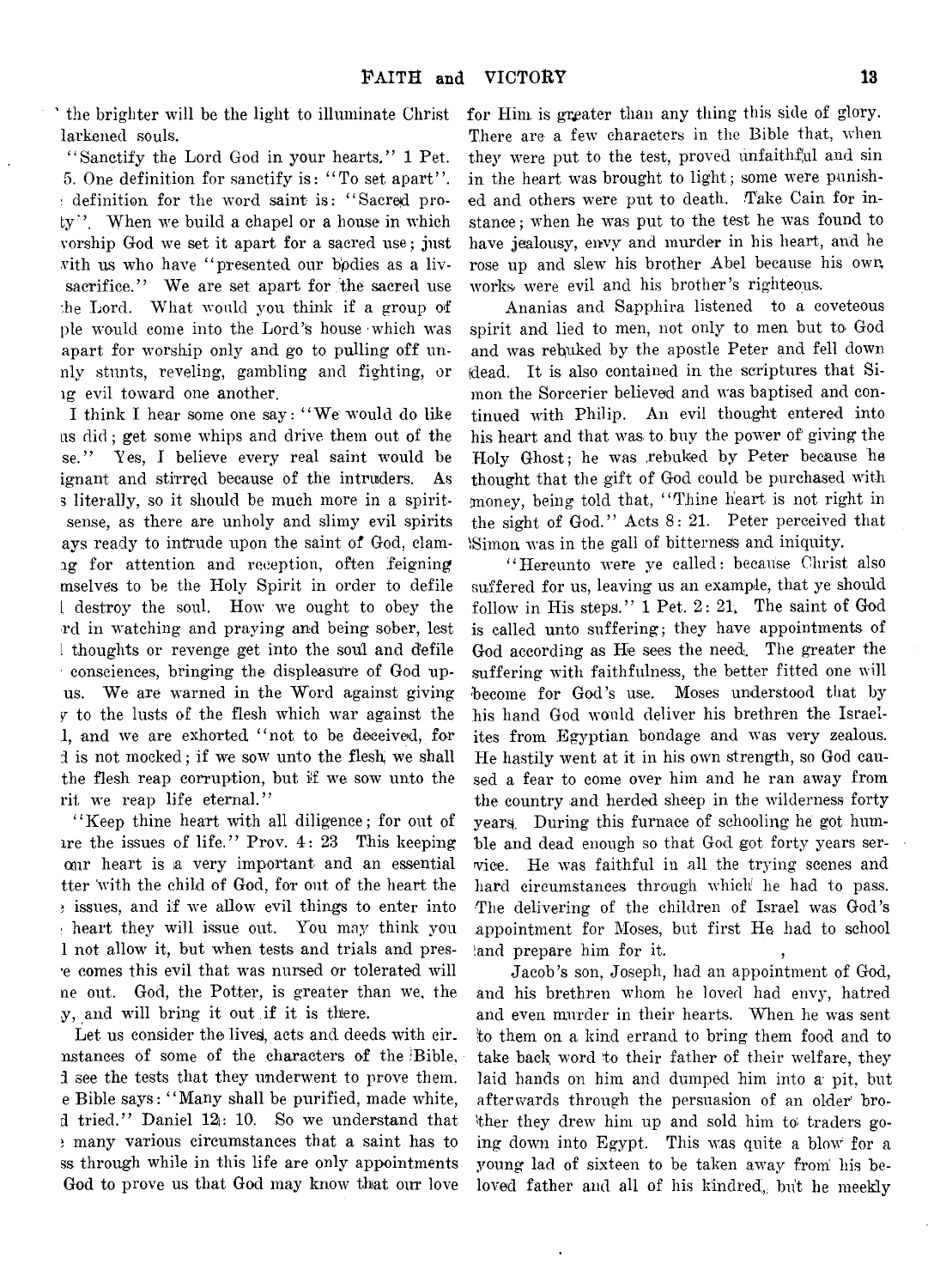accepted it and continued to love and honor God. Joseph' was sold to an officer of Pharoah who trusted and gave him liberty and much authority in his house, but the officer's wife wanted him to do wickedly and he would not, so finally she falsely accused him and his master had him thrown into jail. He was there for two long years, though still loving and honoring God and God brought him out, giving him favor with the King. When there was a famine in the land, they had corn and the sons of Jacob (those who had envied and hated Joseph) came down to Egypt to buy corn. Joseph was made a " life preserver to them." When their father Jacob died, the brethren thought that Joseph would: treat them evil now for the evil that they had done to him. Joseph was surprized that they thought this and exclaimed: "Fear not; for am I in the place of God." Joseph would not take vengeance but left that all with the Lord, and he dealt kindly with those who sought to do him evil. Thus we see that he proved faithful through all the hard tests and trials of life and God used him to preserve many lives.

Although Job was a perfect and upright man who feared God, yet God literally turned the devil loose on him, and through all of his afflictions of sore and grievious troubles he did not charge God foolishly, but believed and trusted in him. In the sorest time he said, " But He knoweth the way that I take: when He hath tried me I shall come forth as gold." In the fourteenth verse of the 23rd chapter he says, " For He performeth the thing that is appointed for me, and MANY SUCH THINGS ARE WITH HIM."

Brethren and sisters, we have appointments of God today, so let us deal kindly with or toward the instruments that He may see fit to use against us, so that nothing will get into our hearts to defile the temple of God that we may truly be a life-preserver in the hands of God.

Many more could be mentioned that had appointments of God and they stood true and are in glory today. If all the professed saints of today would possess and manifest the unrevenging spirit that Joseph, Job and Moses manifested, how sweet and heavenly would always be their assembling together.

But alas! many who profess with us allow the enemy to lodge evil thoughts in their minds and hearts; envy, jealousy, pride and revenge which defile them and causes grief and trouble for the real sheep of the flock. We exhort the saints everywhere to remember that they are sacred property of the Lord's, and you should resist the devil and draw nigh unto God. Refuse to let Satan use you to re-

venge, or in thinking evil thoughts, but bless those that curse you, do good to those that do you evil or defame or dishonor you, and patiently and meekly accept all circumstances and conditions as the very best for your soul's welfare or the welfare of others. We should never allow circumstances and conditions in life to change our attitude of love and devotion to God or the love and concern for the souls of men. We should "keep our hearts with all diligence, for out of them are the issues of life." Whatever we let into our hearts will sometime issue out; God is not mocked. He is greater than we and He will bring it out sometime to our sorrow and shame. If we let oiur minds and hearts fill up on pure, clean, righteous thoughts and ways, God will also bring them out to His glory and to the preserving of other souls. If we, in order to keep our conscience clear before God, endure grief and patiently suffer wrongfully, this act is worthy of thanks; in other words the pleasure and approval of God will rest upon us for this deed. Commence 'at the 19th verse of the second chapter of first Peter and read to end of chapter; read carefully with prayer and see how your acts in life measure with this precious truth. Is thy heart right with God? —Fred Pruitt.

# ---------------- o---------------- **A Trip To California**

Wife and I left Oregon on the 11th of Dec. in com. pany with dear Bro. G, E Harmon and his grand daughter, Verda Lorane, arriving in Fresno, Calif, the 15th of Dec. From there we went to visiti our daughter near Visalia where we remained until the 26th; then on to the Los Angeles Assembly meeting where we enjoyed a most glorious meeting with many of God's dear children, and oh such love and unity did prevail; not a jar or discord, but all saw eye to eye. As the Word went forth in the old time power and victory under the anointing of the Spirit, hearts were melted in praise to God; the meeting was good from beginning to end. When the Assembly was over, we in company with dear Bro. S T Walker and others Went to Whittier, Calif, where we held another precious meeting of over two weeks, then from there to Glendale, and were there two weeks. Will say from the 26th of Dec. to the 13th of Febuary there were only three nights we were not in meeting.

On the 14th of Feb, wife and 1 came to our daughter's home again, remaining there a few days, then we came to Fresno, holding a two week's meeting there which we do believe was owned and blessed of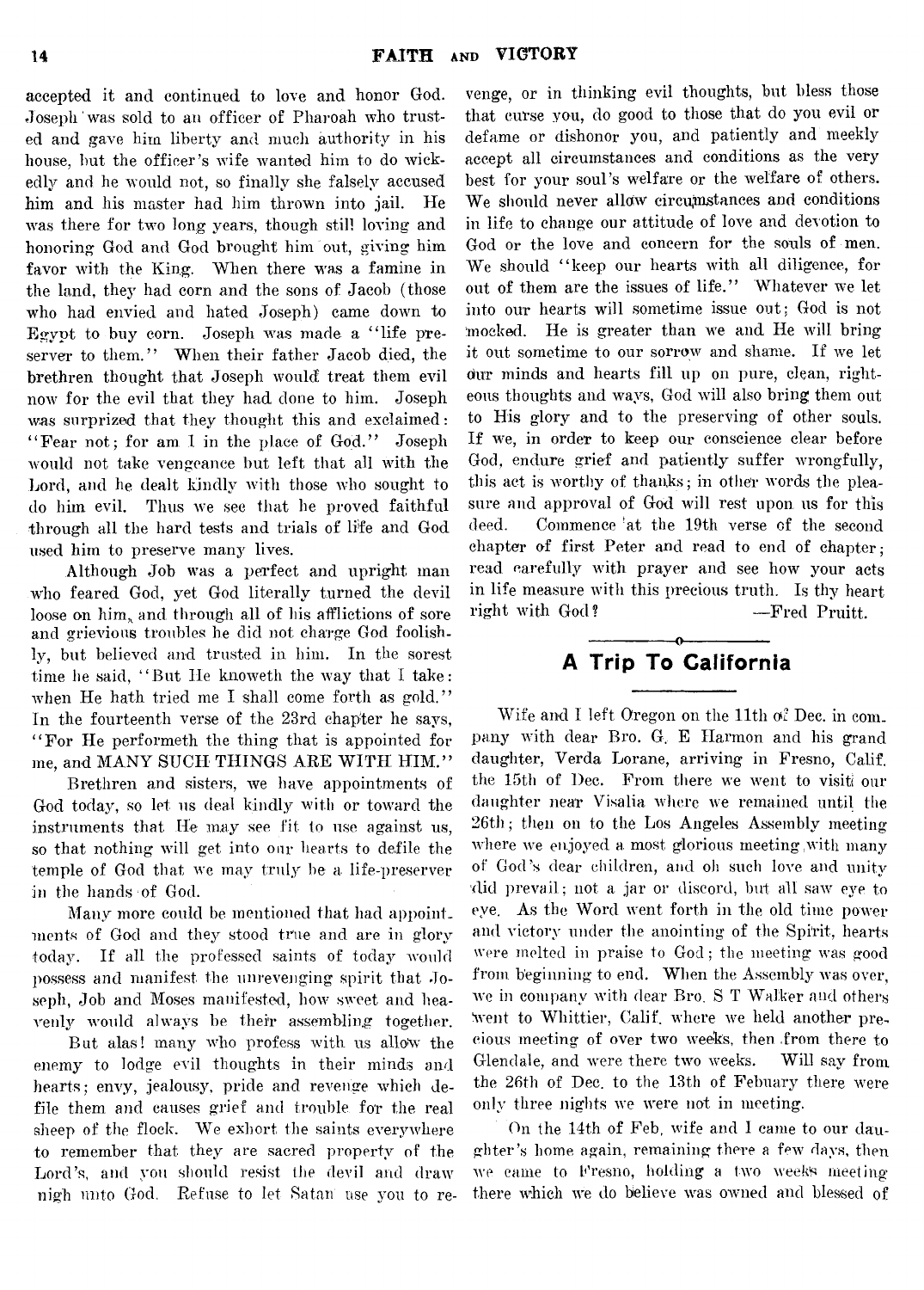the Lord. We remained a little over a week after the meeting closed, as they have no regular Pastor there. They surely do need some good consecrated man and wife to go and stay with them; it is a beautiful little church, and they have a nice house to worship in. From there we came home finding our dear children well and happy, (they are living on the place near by us) and glad to see us as we were to see them. We can truly say that God's dear children are getting their true vision of the real body of Christ, and the old-time ring is in the meetings as it was twenty-five and thirty years ago. Thank God, we believe God is bringing back again Zion, so let us all strive together for the unity of the spirit in the bond of peace and be workers together with Him.. We are in this glorious reformation with all our hearts to remain until the end, for this way just suits us and we are looking for no other: it is the only way, the Bible way.

As ever your Bro. and Sister for a clean work, — H. W. and Lydia White

## -----------------o---------------- **Scriptual Christian Conduct**

"I therefore the prisoner of the Lord, beseech you that ye walk worthy of the vocation wherewith ye are called, with all lowliness and meekness with long suffering; forbearing one another in love, endeavoring to keep the unity of the Spirit in the bond of peace. There is one body and one Spirit, even as ye are called in one hope of your calling: one Lord, one faith, one baptism, one God and Father of all who is above all and through all and in you all (Eph. 4:1-6). Only let your conversation be as it becometh the gospel of Christ; that whether I come and see iyou or else he absent, I may hear of your affairs that ye stand fast in one spirit with one mind striving together for the faith of the gospel (Phil.  $1: 27$ ) That ye might walk worthy of the Lord unto all pleasing, being fruitful in every good work and increasing in the knowledge of God (Col. 1: 10) In all things shewing thyself a pattern of good works; in doctrine shewing uncorruptness, gravity, sincerity, sound speech that cannot be condemned, that he that is of the contrary part may be ashamed, having no evil thing to say of you (Titus 2:  $7 - \sqrt{r}$  Who is a wise man among you and endued with knowledge? Let him shew out of a good conversation his works with meekness of wisdom (James 3: 13). Having your conversation honest among the Gentiles; that where as they speak against you as evildoers they may by your works, which they shall behold, glorify God in the

day of visitation *\\* Peter 2: 12). That ye may be blameless and harmless the sons of God without rebuke in the midst of a crooked and perverse nation among whom ye shine as lights in the world (Phil. 2:  $15$ <sup>1</sup> Meditate upon these things; give thyself wholly to them, that thy profiting may appear to all: Take heed unto thyself and unto the doctrine, continue in them; for in doing this thou shalt both save thyself and them that hear thee  $(Tim. 4: 15-16)$  But be yedoers of the word and not hearers only, deceiving your own selves. For if any be a hearer of the word and not a doer, he is like unto a man beholding his natural face in a glass; for he beholdeth himself and goeth his way and straightway forgeteth what manner of man he was, but whoso looketh into the perfect law of liberty and continueth therein, he being not a forgetful hearer but a doer of the word, this man shall be blessed in his deed (James 1: 22 -25). And the very God of peace sanctify you wholly, and I pray God your whole spirit and soul and body be preserved blameless unto the coming of our Lord Jesus Christ  $(1$  Thes.  $5: 23)$ "

> "Words are things of little cost; Quickly spoken, quickly lost, We forget them, —but they stand Witnesses at God's right hand." — Selected by a Believer in Christ.

# -----------------o---------------- **The Seventh Commandment**

*(Continued from last Issue)*

But if marriage is a divine institution such as we have conceived, the prohibition of adultery has a retrospective force. The twain should be able to present themselves to each other in virgin purity. And, for this, wise instruction is needed on the part of parents—wise, lest the children should get it elsewhere in unwise and hurtful form. In addition to a serious sense of the significance and importance of marriage, other safeguards may be suggested, such as—

(2) Avoid idleness. If mind and time are not kept well filled with pure and exalted interests, Satan will find good opportunity for evil suggestion.

(3) Shut your ears to ribald talk, rebuke it, and avoid those who indulge in it. So also with lewd pictures and books. The morality of some of the literature of today is worse than pagan. " Alas!" cried Byron, referring to a book that had been his inspiration to evil: " alas! I believe' all the mischief I have ever done or sung— and it has been plenty—jhas been owing to that  $\dots$  book." "Don't dally with